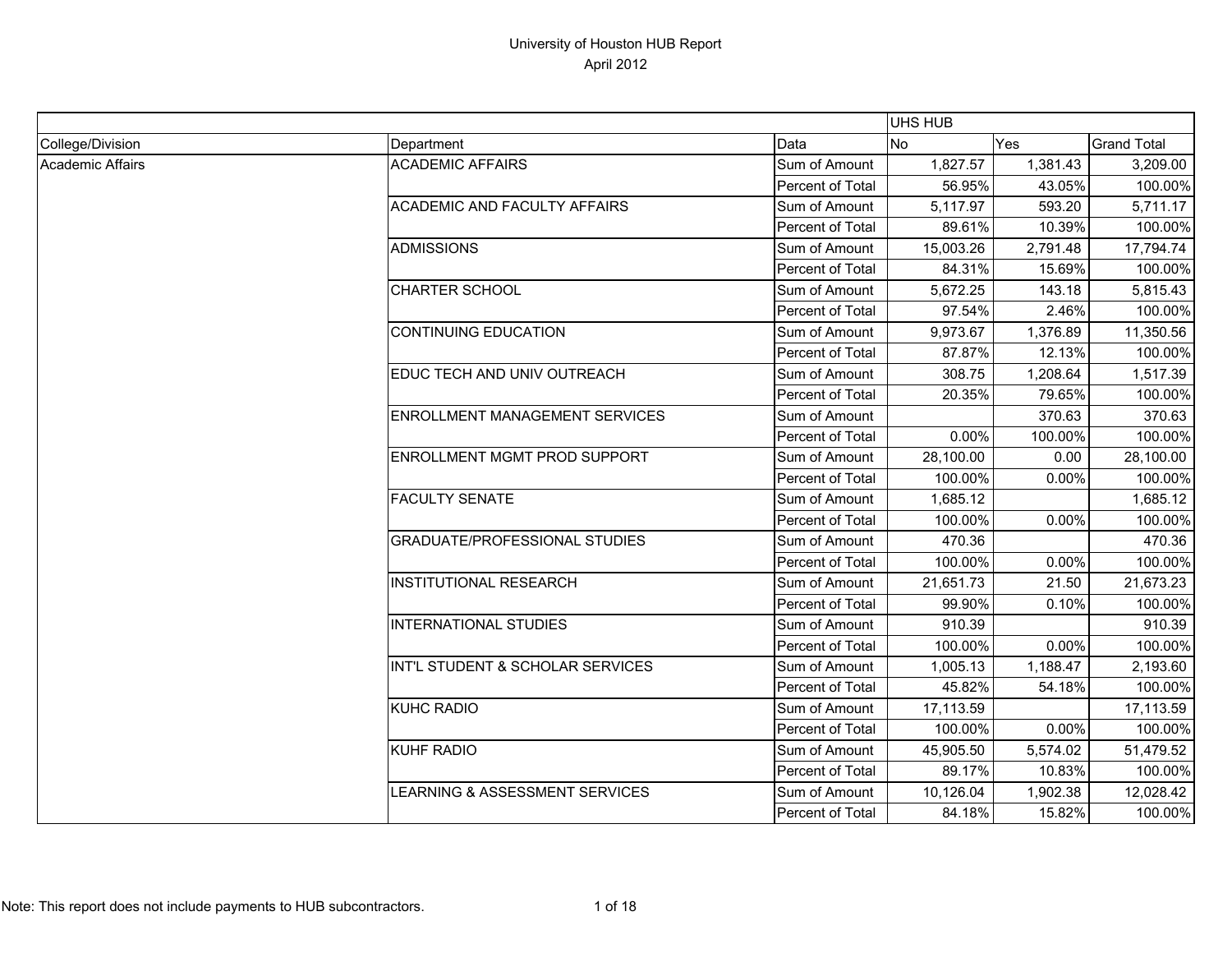|                                   |                                      |                  | <b>UHS HUB</b> |           |                    |
|-----------------------------------|--------------------------------------|------------------|----------------|-----------|--------------------|
| College/Division                  | Department                           | Data             | No             | Yes       | <b>Grand Total</b> |
| Academic Affairs                  | LEARNING AND ASSESSMENT SVCS         | Sum of Amount    | 78.52          | 607.77    | 686.29             |
|                                   |                                      | Percent of Total | 11.44%         | 88.56%    | 100.00%            |
|                                   | LEARNING SUPPORT SERVICES            | Sum of Amount    | 658.09         | 657.88    | 1,315.97           |
|                                   |                                      | Percent of Total | 50.01%         | 49.99%    | 100.00%            |
|                                   | REGISTRATION AND ACADEMIC RECO       | Sum of Amount    | 7,511.20       | 2,065.48  | 9,576.68           |
|                                   |                                      | Percent of Total | 78.43%         | 21.57%    | 100.00%            |
|                                   | SCHOLARSHIPS AND FINANCIAL AID       | Sum of Amount    | 4,341.44       | (123.05)  | 4,218.39           |
|                                   |                                      | Percent of Total | 102.92%        | $-2.92%$  | 100.00%            |
|                                   | TV PUBLIC BROADCASTING               | Sum of Amount    | 55,760.95      | 2,226.15  | 57,987.10          |
|                                   |                                      | Percent of Total | 96.16%         | 3.84%     | 100.00%            |
|                                   | UH OFF-CAMPUS SUPPORT                | Sum of Amount    | 13,361.83      | 783.62    | 14,145.45          |
|                                   |                                      | Percent of Total | 94.46%         | 5.54%     | 100.00%            |
|                                   | UH WELCOME CENTER                    | Sum of Amount    | 345.52         | (32.87)   | 312.65             |
|                                   |                                      | Percent of Total | 110.51%        | $-10.51%$ | 100.00%            |
|                                   | UNDERGRADUATE SCHOLARS               | Sum of Amount    | 1,050.64       | 1,229.66  | 2,280.30           |
|                                   |                                      | Percent of Total | 46.07%         | 53.93%    | 100.00%            |
|                                   | UNDERGRADUATE STUDIES                | Sum of Amount    | 342.00         | 628.68    | 970.68             |
|                                   |                                      | Percent of Total | 35.23%         | 64.77%    | 100.00%            |
|                                   | <b>VETERAN SERVICES</b>              | Sum of Amount    | 180.70         | 18.99     | 199.69             |
|                                   |                                      | Percent of Total | 90.49%         | 9.51%     | 100.00%            |
| Academic Affairs Sum of Amount    |                                      |                  | 248,502.22     | 24,614.13 | 273,116.35         |
| Academic Affairs Percent of Total |                                      |                  | 90.99%         | 9.01%     | 100.00%            |
| Administration and Finance        | <b>ADMINISTRATION &amp; FINANCE</b>  | Sum of Amount    | 1,913.92       | 337.39    | 2,251.31           |
|                                   |                                      | Percent of Total | 85.01%         | 14.99%    | 100.00%            |
|                                   | <b>AUXILIARY SERVICES OPERATIONS</b> | Sum of Amount    | 1,000.05       |           | 1,000.05           |
|                                   |                                      | Percent of Total | 100.00%        | 0.00%     | 100.00%            |
|                                   | <b>BUDGET</b>                        | Sum of Amount    | 284.26         |           | 284.26             |
|                                   |                                      | Percent of Total | 100.00%        | 0.00%     | 100.00%            |
|                                   | <b>BUSINESS SERVICES OPERATIONS</b>  | Sum of Amount    | 407.43         | 411.59    | 819.02             |
|                                   |                                      | Percent of Total | 49.75%         | 50.25%    | 100.00%            |
|                                   | CENTRAL FACILITY SERVICES            | Sum of Amount    | 5,711.39       | 420.43    | 6,131.82           |
|                                   |                                      | Percent of Total | 93.14%         | 6.86%     | 100.00%            |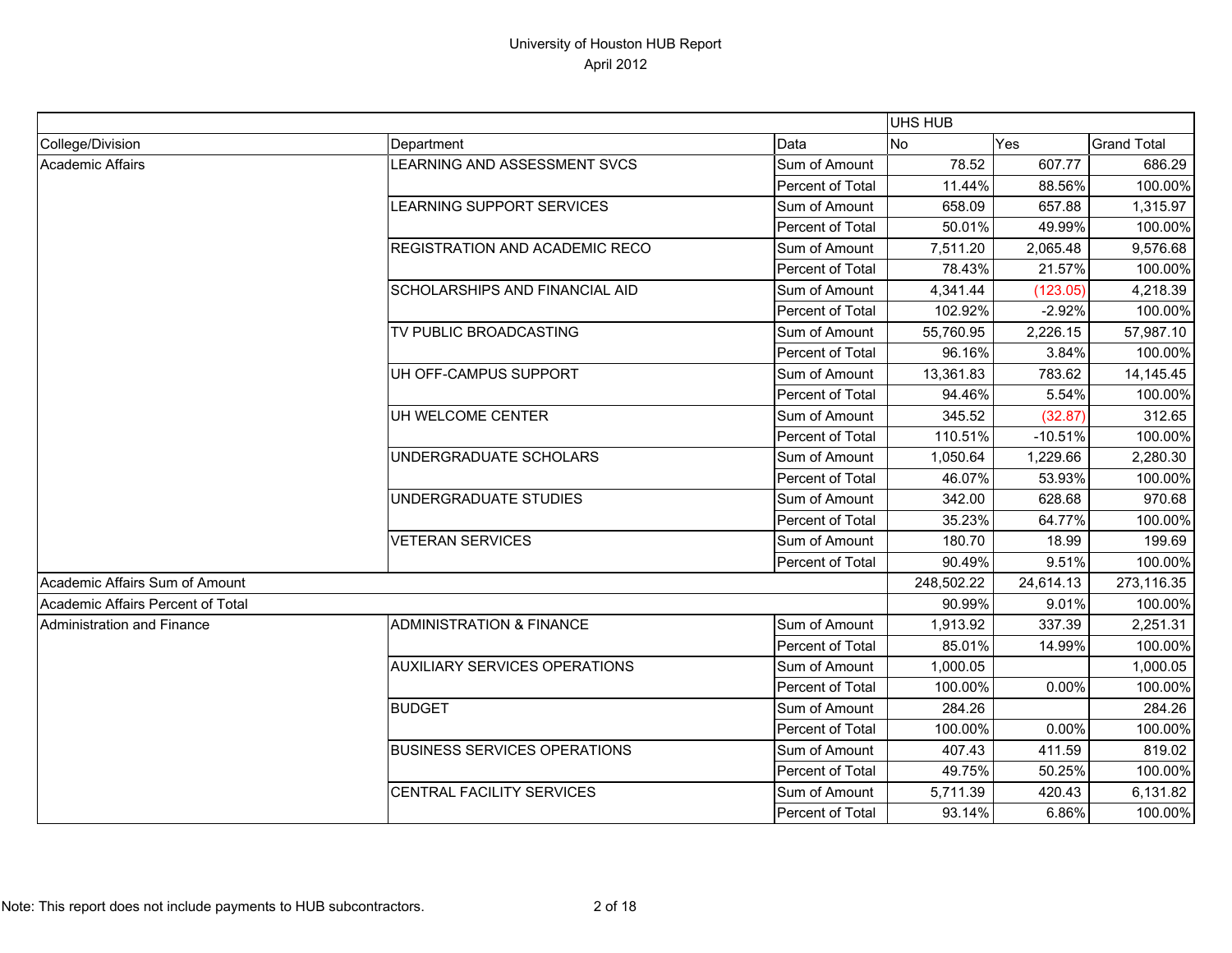|                            |                                               |                  | UHS HUB       |            |                    |
|----------------------------|-----------------------------------------------|------------------|---------------|------------|--------------------|
| College/Division           | Department                                    | Data             | <b>No</b>     | Yes        | <b>Grand Total</b> |
| Administration and Finance | <b>CULLEN PERFORMANCE HALL</b>                | Sum of Amount    | 6,416.74      | 123.86     | 6,540.60           |
|                            |                                               | Percent of Total | 98.11%        | 1.89%      | 100.00%            |
|                            | <b>ENTERPRISE SYSTEMS</b>                     | Sum of Amount    | 263,649.24    | 110,858.83 | 374,508.07         |
|                            |                                               | Percent of Total | 70.40%        | 29.60%     | 100.00%            |
|                            | <b>ENVIRONMENTAL HEALTH RISK MGMT</b>         | Sum of Amount    | 11,306.72     | 107.22     | 11,413.94          |
|                            |                                               | Percent of Total | 99.06%        | 0.94%      | 100.00%            |
|                            | <b>FACILITIES MANAGEMENT</b>                  | Sum of Amount    | 64,386.70     | 43,706.40  | 108,093.10         |
|                            |                                               | Percent of Total | 59.57%        | 40.43%     | 100.00%            |
|                            | <b>FACILITIES OPERATION &amp; MAINT</b>       | Sum of Amount    | 114,277.77    | 10,301.75  | 124,579.52         |
|                            |                                               | Percent of Total | 91.73%        | 8.27%      | 100.00%            |
|                            | <b>FACILITIES PLANNING &amp; CONSTRUCTION</b> | Sum of Amount    | 13,995,600.91 | 183,699.14 | 14,179,300.05      |
|                            |                                               | Percent of Total | 98.70%        | 1.30%      | 100.00%            |
|                            | FINANCE-A&F                                   | Sum of Amount    | 1,710.01      | 897.02     | 2,607.03           |
|                            |                                               | Percent of Total | 65.59%        | 34.41%     | 100.00%            |
|                            | HIGH PERFORMANCE COMPUTING & NETWORKS         | Sum of Amount    | 15,753.19     |            | 15,753.19          |
|                            |                                               | Percent of Total | 100.00%       | 0.00%      | 100.00%            |
|                            | <b>HUMAN RESOURCES</b>                        | Sum of Amount    | 9,502.82      | 31,141.09  | 40,643.91          |
|                            |                                               | Percent of Total | 23.38%        | 76.62%     | 100.00%            |
|                            | <b>INST - BUSINESS SERVICES</b>               | Sum of Amount    | 99,514.26     |            | 99,514.26          |
|                            |                                               | Percent of Total | 100.00%       | 0.00%      | 100.00%            |
|                            | <b>INST - FINANCE</b>                         | Sum of Amount    | 132.59        | 4,132.59   | 4,265.18           |
|                            |                                               | Percent of Total | 3.11%         | 96.89%     | 100.00%            |
|                            | <b>INST - PLANT</b>                           | Sum of Amount    | 2,869.63      |            | 2,869.63           |
|                            |                                               | Percent of Total | 100.00%       | 0.00%      | 100.00%            |
|                            | MINOR AND PLANNED PROJECTS                    | Sum of Amount    | 335,691.00    | 248,027.01 | 583,718.01         |
|                            |                                               | Percent of Total | 57.51%        | 42.49%     | 100.00%            |
|                            | NORTH ZONE CUSTODIAL                          | Sum of Amount    | 4,083.31      | 4,402.61   | 8,485.92           |
|                            |                                               | Percent of Total | 48.12%        | 51.88%     | 100.00%            |
|                            | ONE CARD PROGRAM                              | Sum of Amount    | 311.00        | 629.23     | 940.23             |
|                            |                                               | Percent of Total | 33.08%        | 66.92%     | 100.00%            |
|                            | PARKING & TRANSPORTATION OPERATIONS           | Sum of Amount    | 265,393.38    | 957.76     | 266,351.14         |
|                            |                                               | Percent of Total | 99.64%        | 0.36%      | 100.00%            |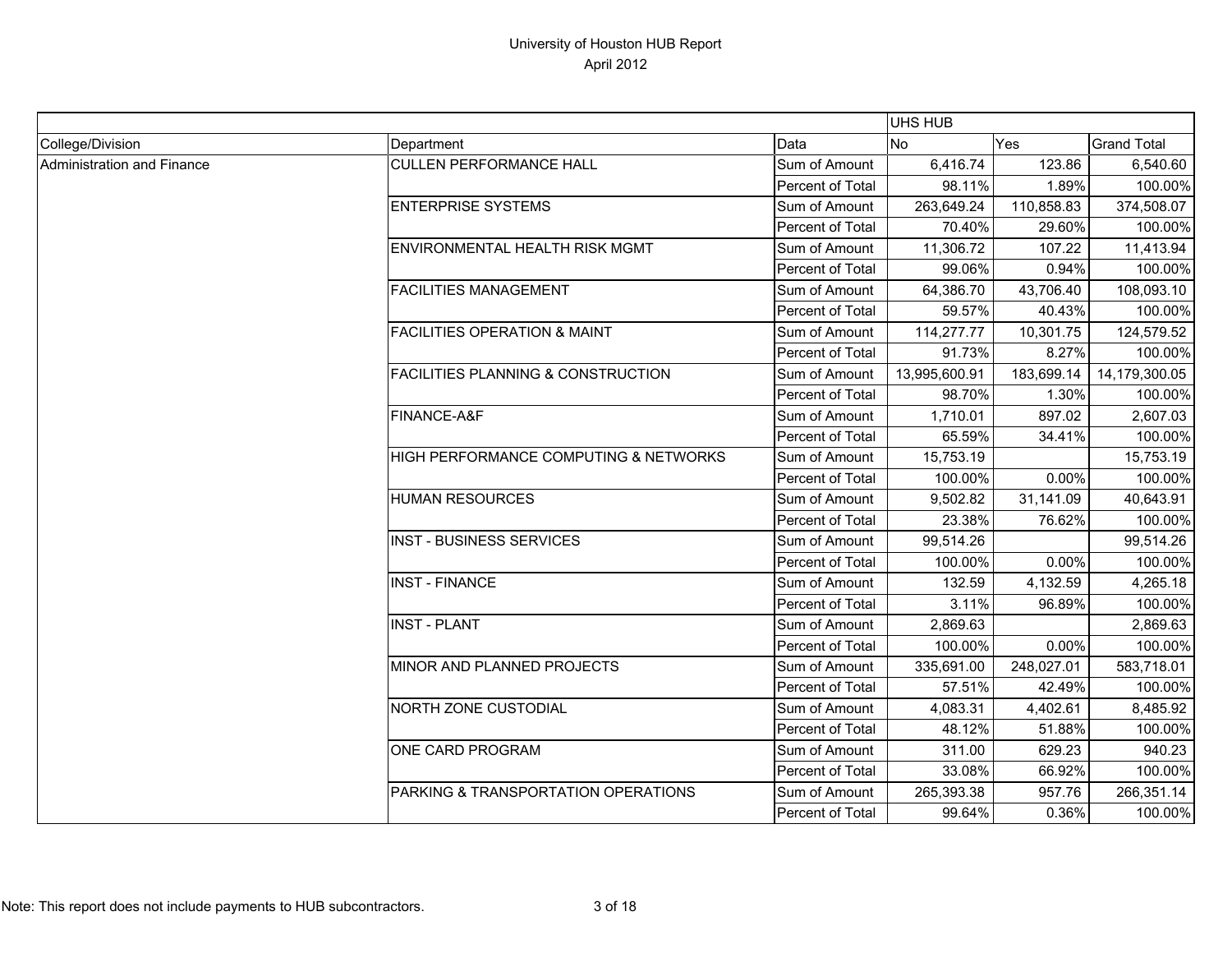|                                             |                                          |                  | UHS HUB        |            |                    |
|---------------------------------------------|------------------------------------------|------------------|----------------|------------|--------------------|
| College/Division                            | Department                               | Data             | N <sub>o</sub> | Yes        | <b>Grand Total</b> |
| Administration and Finance                  | PHY PLANT-AUTOMOTIVE                     | Sum of Amount    | 30,939.71      | 5,643.81   | 36,583.52          |
|                                             |                                          | Percent of Total | 84.57%         | 15.43%     | 100.00%            |
|                                             | PHY PLANT-GROUNDS MAINT                  | Sum of Amount    | 9,227.82       | 200.63     | 9,428.45           |
|                                             |                                          | Percent of Total | 97.87%         | 2.13%      | 100.00%            |
|                                             | PHY PLANT-SOLID WASTE                    | Sum of Amount    | 6,542.67       |            | 6,542.67           |
|                                             |                                          | Percent of Total | 100.00%        | 0.00%      | 100.00%            |
|                                             | PHYSICAL PLANT                           | Sum of Amount    | 143,400.31     | 180,329.23 | 323,729.54         |
|                                             |                                          | Percent of Total | 44.30%         | 55.70%     | 100.00%            |
|                                             | <b>POLICE</b>                            | Sum of Amount    | 56,200.54      | 13,313.82  | 69,514.36          |
|                                             |                                          | Percent of Total | 80.85%         | 19.15%     | 100.00%            |
|                                             | POSTAL SERVICES OPERATIONS               | Sum of Amount    | 1,672.07       |            | 1,672.07           |
|                                             |                                          | Percent of Total | 100.00%        | 0.00%      | 100.00%            |
|                                             | PRINTING OPERATIONS                      | Sum of Amount    | 7,303.44       | 415.37     | 7,718.81           |
|                                             |                                          | Percent of Total | 94.62%         | 5.38%      | 100.00%            |
|                                             | <b>REAL ESTATE SERVICES</b>              | Sum of Amount    | 5,000.00       |            | 5,000.00           |
|                                             |                                          | Percent of Total | 100.00%        | 0.00%      | 100.00%            |
|                                             | <b>RISK MANAGEMENT</b>                   | Sum of Amount    | 20.00          | 247.50     | 267.50             |
|                                             |                                          | Percent of Total | 7.48%          | 92.52%     | 100.00%            |
|                                             | <b>SKILLED TRADES</b>                    | Sum of Amount    | 6,300.43       | 23,201.13  | 29,501.56          |
|                                             |                                          | Percent of Total | 21.36%         | 78.64%     | 100.00%            |
|                                             | STUDENT FINANCIAL SERVICES               | Sum of Amount    | 7,109.29       | 1,970.61   | 9,079.90           |
|                                             |                                          | Percent of Total | 78.30%         | 21.70%     | 100.00%            |
|                                             | <b>TECHNOLOGY SERVICES &amp; SUPPORT</b> | Sum of Amount    | 43,090.72      | 81,562.78  | 124,653.50         |
|                                             |                                          | Percent of Total | 34.57%         | 65.43%     | 100.00%            |
|                                             | <b>UIT SECURITY</b>                      | Sum of Amount    | 2,530.74       |            | 2,530.74           |
|                                             |                                          | Percent of Total | 100.00%        | 0.00%      | 100.00%            |
|                                             | UNIV PROPERTY SERVICES OPERATIONS        | Sum of Amount    | 231,996.65     |            | 231,996.65         |
|                                             |                                          | Percent of Total | 100.00%        | 0.00%      | 100.00%            |
|                                             | UNIVERSITY INFORMATION TECHNOLOGY        | Sum of Amount    | 6,372.77       | 5,154.93   | 11,527.70          |
|                                             |                                          | Percent of Total | 55.28%         | 44.72%     | 100.00%            |
| Administration and Finance Sum of Amount    |                                          |                  | 15,757,623.48  | 952,193.73 | 16,709,817.21      |
| Administration and Finance Percent of Total |                                          | 94.30%           | 5.70%          | 100.00%    |                    |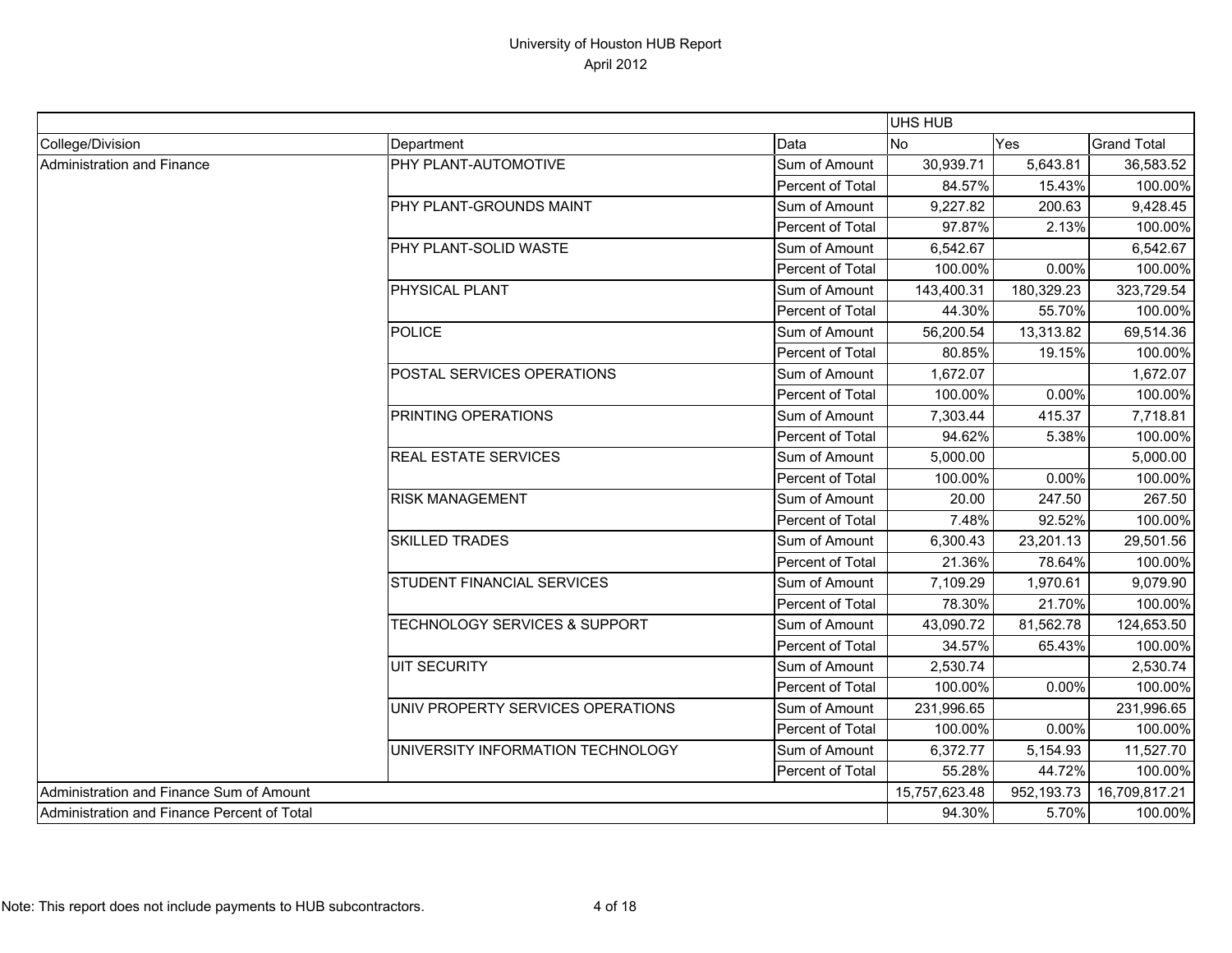|                               |                                  |                  | <b>UHS HUB</b> |           |                    |
|-------------------------------|----------------------------------|------------------|----------------|-----------|--------------------|
| College/Division              | Department                       | Data             | No             | Yes       | <b>Grand Total</b> |
| Architecture                  | <b>ARCHITECTURE</b>              | Sum of Amount    |                | 729.98    | 729.98             |
|                               |                                  | Percent of Total | 0.00%          | 100.00%   | 100.00%            |
|                               | <b>DEAN, ARCHITECTURE</b>        | Sum of Amount    | 28,086.05      | 31,737.22 | 59,823.27          |
|                               |                                  | Percent of Total | 46.95%         | 53.05%    | 100.00%            |
| Architecture Sum of Amount    |                                  |                  | 28,086.05      | 32,467.20 | 60,553.25          |
| Architecture Percent of Total |                                  |                  | 46.38%         | 53.62%    | 100.00%            |
| <b>Athletics</b>              | <b>BASEBALL</b>                  | Sum of Amount    | 34,273.53      | 1,399.14  | 35,672.67          |
|                               |                                  | Percent of Total | 96.08%         | 3.92%     | 100.00%            |
|                               | <b>FOOTBALL</b>                  | Sum of Amount    | 9,584.81       | 5,866.07  | 15,450.88          |
|                               |                                  | Percent of Total | 62.03%         | 37.97%    | 100.00%            |
|                               | <b>INTERCOLLEGIATE ATHLETICS</b> | Sum of Amount    | 316,013.00     | 26,496.96 | 342,509.96         |
|                               |                                  | Percent of Total | 92.26%         | 7.74%     | 100.00%            |
|                               | <b>MEN'S BASKETBALL</b>          | Sum of Amount    | 35.00          | 8,913.69  | 8,948.69           |
|                               |                                  | Percent of Total | 0.39%          | 99.61%    | 100.00%            |
|                               | <b>MEN'S GOLF</b>                | Sum of Amount    | 664.88         |           | 664.88             |
|                               |                                  | Percent of Total | 100.00%        | 0.00%     | 100.00%            |
|                               | <b>MEN'S TRACK AND FIELD</b>     | Sum of Amount    | 644.92         |           | 644.92             |
|                               |                                  | Percent of Total | 100.00%        | 0.00%     | 100.00%            |
|                               | <b>WOMEN'S BASKETBALL</b>        | Sum of Amount    | 1,382.04       | 2,908.78  | 4,290.82           |
|                               |                                  | Percent of Total | 32.21%         | 67.79%    | 100.00%            |
|                               | <b>WOMEN'S SOFTBALL</b>          | Sum of Amount    | 16,315.83      | 4,324.93  | 20,640.76          |
|                               |                                  | Percent of Total | 79.05%         | 20.95%    | 100.00%            |
|                               | WOMEN'S SWIMMING & DIVING        | Sum of Amount    | 11,224.50      |           | 11,224.50          |
|                               |                                  | Percent of Total | 100.00%        | 0.00%     | 100.00%            |
|                               | <b>WOMEN'S TENNIS</b>            | Sum of Amount    | 992.44         |           | 992.44             |
|                               |                                  | Percent of Total | 100.00%        | 0.00%     | 100.00%            |
|                               | <b>WOMEN'S TRACK AND FIELD</b>   | Sum of Amount    | 1,720.82       |           | 1,720.82           |
|                               |                                  | Percent of Total | 100.00%        | 0.00%     | 100.00%            |
|                               | <b>WOMEN'S VOLLEYBALL</b>        | Sum of Amount    | 164.95         |           | 164.95             |
|                               |                                  | Percent of Total | 100.00%        | 0.00%     | 100.00%            |
| Athletics Sum of Amount       |                                  |                  | 393,016.72     | 49,909.57 | 442,926.29         |
| Athletics Percent of Total    |                                  |                  | 88.73%         | 11.27%    | 100.00%            |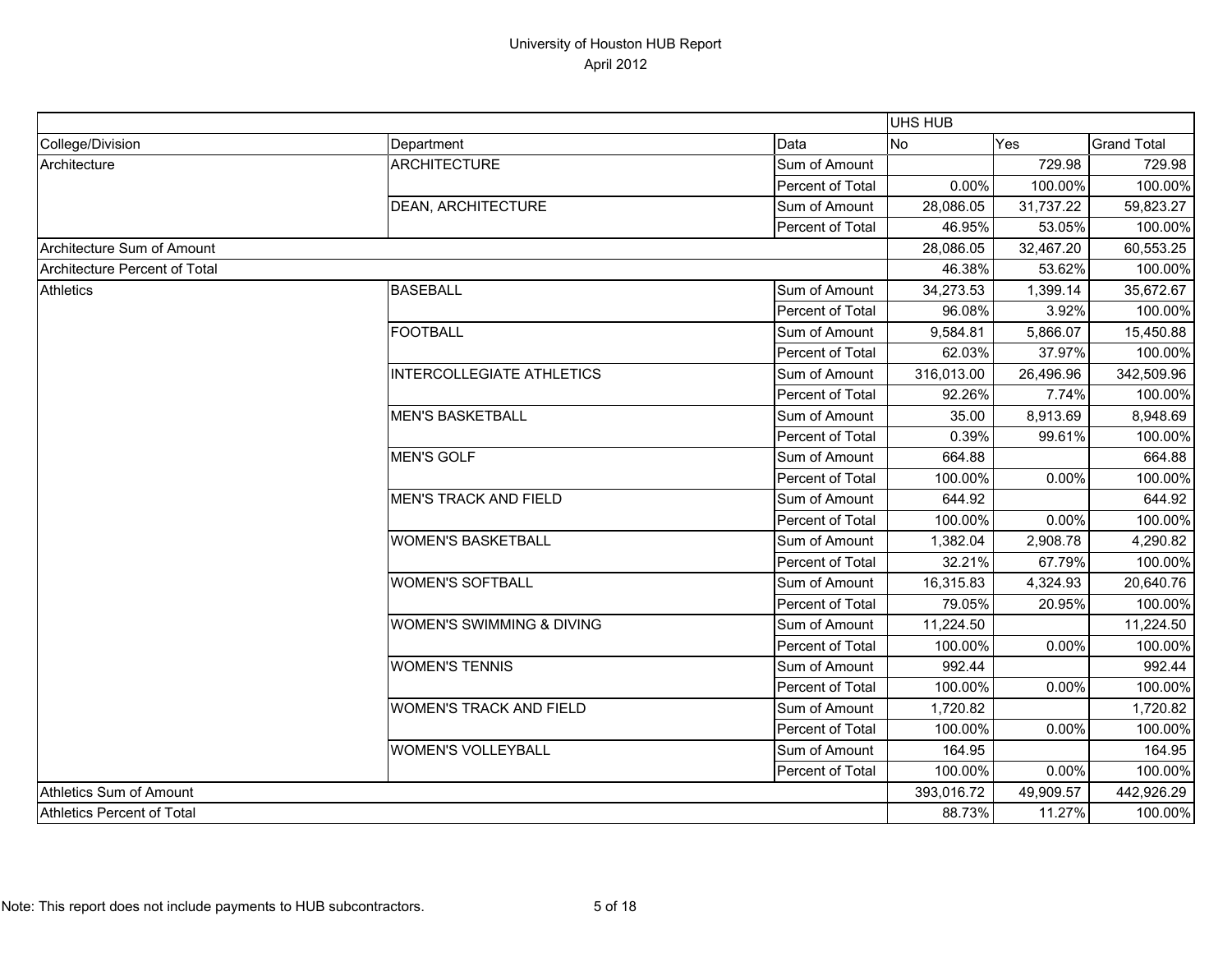|                                |                                       |                  | UHS HUB    |           |                    |
|--------------------------------|---------------------------------------|------------------|------------|-----------|--------------------|
| College/Division               | Department                            | Data             | No         | Yes       | <b>Grand Total</b> |
| <b>Business Administration</b> | ACCOUNTANCY AND TAXATION              | Sum of Amount    | 698.65     | 875.60    | 1,574.25           |
|                                |                                       | Percent of Total | 44.38%     | 55.62%    | 100.00%            |
|                                | <b>ACCOUNTING CERTIFICATE PROGRAM</b> | Sum of Amount    | 445.49     | 263.15    | 708.64             |
|                                |                                       | Percent of Total | 62.87%     | 37.13%    | 100.00%            |
|                                | <b>BAUER CAREER SERVICES CTR</b>      | Sum of Amount    | 3,282.76   | 1,431.84  | 4,714.60           |
|                                |                                       | Percent of Total | 69.63%     | 30.37%    | 100.00%            |
|                                | <b>BAUER COMMUNICATIONS</b>           | Sum of Amount    | 8,964.44   | 99.76     | 9,064.20           |
|                                |                                       | Percent of Total | 98.90%     | 1.10%     | 100.00%            |
|                                | <b>BAUER DIVISION OF TECHNOLOGY</b>   | Sum of Amount    | 9,389.72   | 2,882.42  | 12,272.14          |
|                                |                                       | Percent of Total | 76.51%     | 23.49%    | 100.00%            |
|                                | BAUER EXTERNAL RELATIONS DEPT         | Sum of Amount    | 170.64     |           | 170.64             |
|                                |                                       | Percent of Total | 100.00%    | $0.00\%$  | 100.00%            |
|                                | CTR FOR EXECUTIVE DEVELOPMENT         | Sum of Amount    | 4,704.17   |           | 4,704.17           |
|                                |                                       | Percent of Total | 100.00%    | 0.00%     | 100.00%            |
|                                | DEAN'S OFFICE, BAUER COLLEGE          | Sum of Amount    | 100,075.36 | 11,937.20 | 112,012.56         |
|                                |                                       | Percent of Total | 89.34%     | 10.66%    | 100.00%            |
|                                | DECISION AND INFORMATION SCIEN        | Sum of Amount    | 7,345.56   | 350.87    | 7,696.43           |
|                                |                                       | Percent of Total | 95.44%     | 4.56%     | 100.00%            |
|                                | <b>EXECUTIVE DEGREE PROGRAMS</b>      | Sum of Amount    | 31,960.46  | 4,681.20  | 36,641.66          |
|                                |                                       | Percent of Total | 87.22%     | 12.78%    | 100.00%            |
|                                | FINANCE-BAUER COLLEGE                 | Sum of Amount    | 666.50     | 606.49    | 1,272.99           |
|                                |                                       | Percent of Total | 52.36%     | 47.64%    | 100.00%            |
|                                | <b>GLOBAL ENERGY MGMT INST</b>        | Sum of Amount    | 11,123.29  | 175.20    | 11,298.49          |
|                                |                                       | Percent of Total | 98.45%     | 1.55%     | 100.00%            |
|                                | MANAGEMENT-BAUER COLLEGE              | Sum of Amount    | 607.76     | 793.03    | 1,400.79           |
|                                |                                       | Percent of Total | 43.39%     | 56.61%    | 100.00%            |
|                                | MARKETING-BAUER COLLEGE               | Sum of Amount    | (111.16)   | 751.72    | 640.56             |
|                                |                                       | Percent of Total | $-17.35%$  | 117.35%   | 100.00%            |
|                                | MBA STUDENT SERVICES CENTER           | Sum of Amount    | 2,974.97   |           | 2,974.97           |
|                                |                                       | Percent of Total | 100.00%    | 0.00%     | 100.00%            |
|                                | SALES EXCELLENCE INSTITUTE            | Sum of Amount    | 9,428.77   | 990.29    | 10,419.06          |
|                                |                                       | Percent of Total | 90.50%     | 9.50%     | 100.00%            |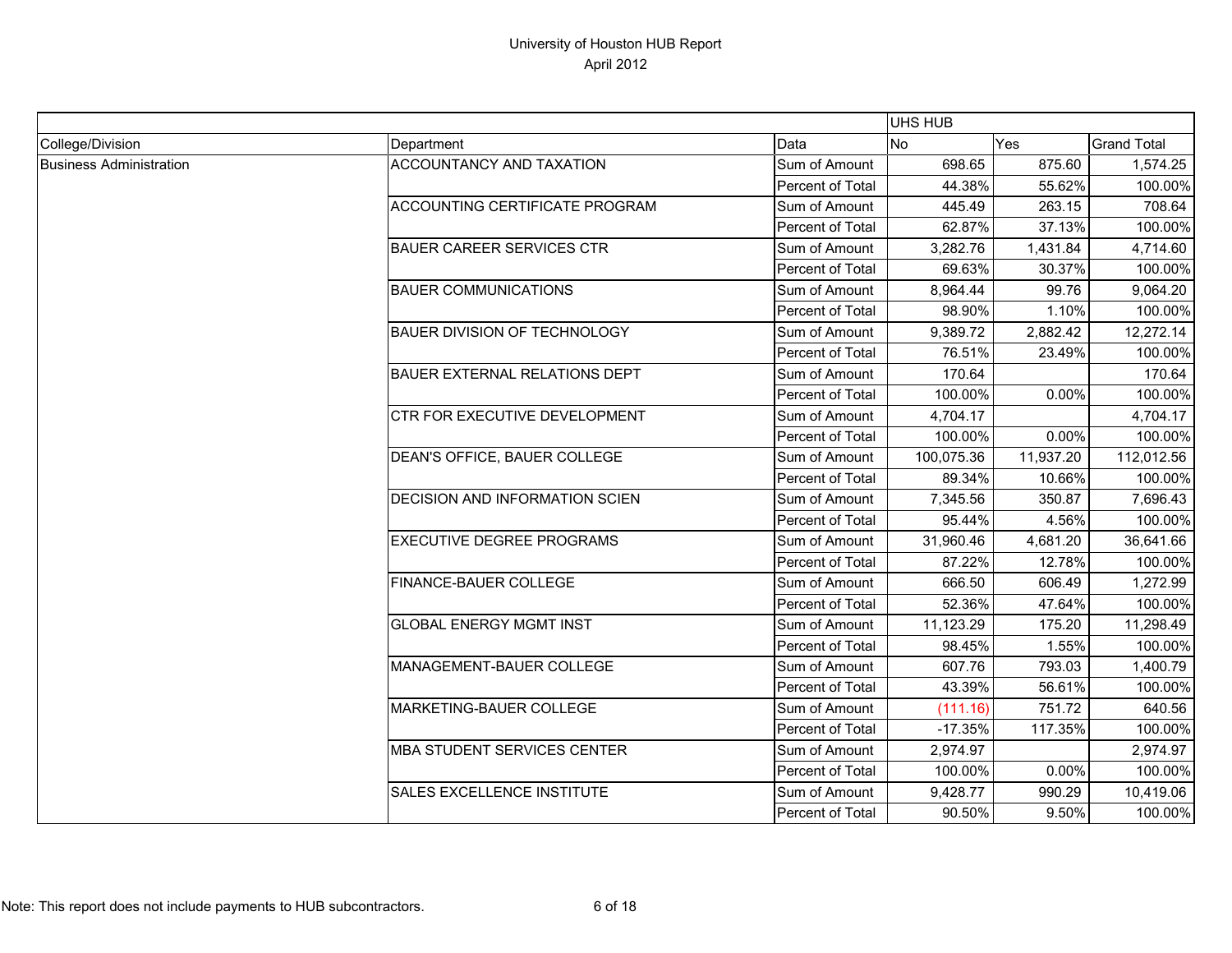|                                                 |                                              |                         | UHS HUB    |           |                    |
|-------------------------------------------------|----------------------------------------------|-------------------------|------------|-----------|--------------------|
| College/Division                                | Department                                   | Data                    | <b>No</b>  | Yes       | <b>Grand Total</b> |
| <b>Business Administration</b>                  | SMALL BUSINESS DEV CENTER                    | Sum of Amount           | 40,594.01  | 17,013.52 | 57,607.53          |
|                                                 |                                              | Percent of Total        | 70.47%     | 29.53%    | 100.00%            |
|                                                 | UNDERGRAD BUSINESS PROG                      | Sum of Amount           | 4,809.09   | 6,470.62  | 11,279.71          |
|                                                 |                                              | Percent of Total        | 42.63%     | 57.37%    | 100.00%            |
|                                                 | <b>WOLFF CTR FOR ENTREPRENEURSHIP</b>        | Sum of Amount           | 498.00     | 2,145.92  | 2,643.92           |
|                                                 |                                              | Percent of Total        | 18.84%     | 81.16%    | 100.00%            |
| <b>Business Administration Sum of Amount</b>    |                                              |                         | 237,628.48 | 51,468.83 | 289,097.31         |
| <b>Business Administration Percent of Total</b> |                                              |                         | 82.20%     | 17.80%    | 100.00%            |
| <b>Chancellor/President</b>                     | CENTER FOR STUDENTS W/DISABILITIES           | Sum of Amount           | 27,705.44  | 290.35    | 27,995.79          |
|                                                 |                                              | Percent of Total        | 98.96%     | 1.04%     | 100.00%            |
|                                                 | <b>COMMUNITY RELATIONS &amp; INST ACCESS</b> | Sum of Amount           |            | 176.41    | 176.41             |
|                                                 |                                              | Percent of Total        | 0.00%      | 100.00%   | 100.00%            |
|                                                 | <b>LGBT RESOURCE CENTER</b>                  | Sum of Amount           | 125.34     | 109.91    | 235.25             |
|                                                 |                                              | Percent of Total        | 53.28%     | 46.72%    | 100.00%            |
|                                                 | OFFICE EQUAL OPPORTUNITY SRVS                | Sum of Amount           | 1,945.57   | 299.16    | 2,244.73           |
|                                                 |                                              | Percent of Total        | 86.67%     | 13.33%    | 100.00%            |
|                                                 | OFFICE OF SPECIAL EVENTS                     | Sum of Amount           | 3,965.30   | 368.75    | 4,334.05           |
|                                                 |                                              | Percent of Total        | 91.49%     | 8.51%     | 100.00%            |
|                                                 | <b>PRESIDENT</b>                             | Sum of Amount           | 4,877.76   | 203.41    | 5,081.17           |
|                                                 |                                              | Percent of Total        | 96.00%     | 4.00%     | 100.00%            |
|                                                 | <b>STAFF COUNCIL</b>                         | Sum of Amount           | 357.03     |           | 357.03             |
|                                                 |                                              | Percent of Total        | 100.00%    | 0.00%     | 100.00%            |
|                                                 | <b>WOMEN'S RESOURCE CENTER</b>               | Sum of Amount           |            | 223.00    | 223.00             |
|                                                 |                                              | Percent of Total        | 0.00%      | 100.00%   | 100.00%            |
| Chancellor/President Sum of Amount              |                                              |                         | 38,976.44  | 1,670.99  | 40,647.43          |
| <b>Chancellor/President Percent of Total</b>    |                                              |                         | 95.89%     | 4.11%     | 100.00%            |
| Education                                       | <b>ASIAN AMERICAN STUDIES</b>                | Sum of Amount           | 5,271.01   |           | 5,271.01           |
|                                                 |                                              | Percent of Total        | 100.00%    | 0.00%     | 100.00%            |
|                                                 | CENTER FOR INFO TECH IN EDUCATION            | Sum of Amount           | 10,746.47  | 4,747.64  | 15,494.11          |
|                                                 |                                              | Percent of Total        | 69.36%     | 30.64%    | 100.00%            |
|                                                 | <b>CONSISTENCY MGMT &amp; COOP DISCIP</b>    | Sum of Amount           | 661.41     | 369.49    | 1,030.90           |
|                                                 |                                              | <b>Percent of Total</b> | 64.16%     | 35.84%    | 100.00%            |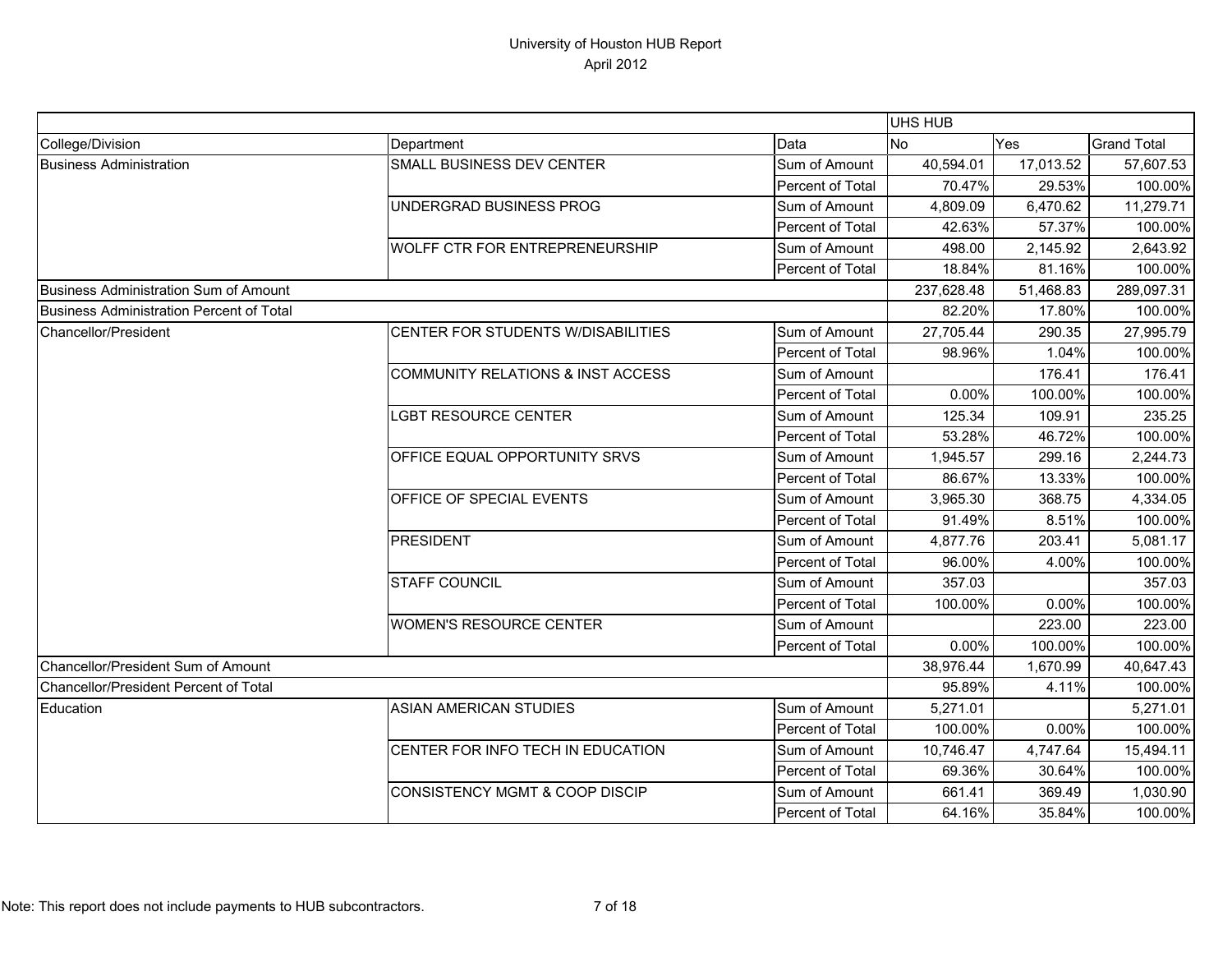|                                   |                                   |                  | <b>UHS HUB</b> |           |                    |
|-----------------------------------|-----------------------------------|------------------|----------------|-----------|--------------------|
| College/Division                  | Department                        | Data             | <b>No</b>      | Yes       | <b>Grand Total</b> |
| Education                         | <b>CURRICULUM AND INSTRUCTION</b> | Sum of Amount    | 63,289.53      | 3,652.65  | 66,942.18          |
|                                   |                                   | Percent of Total | 94.54%         | 5.46%     | 100.00%            |
|                                   | <b>DEAN, EDUCATION</b>            | Sum of Amount    | 18,228.53      | 9,802.36  | 28,030.89          |
|                                   |                                   | Percent of Total | 65.03%         | 34.97%    | 100.00%            |
|                                   | EDUC EFFECTIVENESS & OUTREACH     | Sum of Amount    | 704.93         | 187.96    | 892.89             |
|                                   |                                   | Percent of Total | 78.95%         | 21.05%    | 100.00%            |
|                                   | EDUCATIONAL PSYCHOLOGY            | Sum of Amount    | 2,367.46       | 1,524.56  | 3,892.02           |
|                                   |                                   | Percent of Total | 60.83%         | 39.17%    | 100.00%            |
|                                   | INSTITUTE FOR URBAN EDUCATION     | Sum of Amount    | 2,894.82       | 193.75    | 3,088.57           |
|                                   |                                   | Percent of Total | 93.73%         | 6.27%     | 100.00%            |
| <b>Education Sum of Amount</b>    |                                   |                  | 104,164.16     | 20,478.41 | 124,642.57         |
| <b>Education Percent of Total</b> |                                   |                  | 83.57%         | 16.43%    | 100.00%            |
| Engineering                       | <b>BIOMEDICAL ENGINEERING</b>     | Sum of Amount    | 16,664.24      | 4,692.42  | 21,356.66          |
|                                   |                                   | Percent of Total | 78.03%         | 21.97%    | 100.00%            |
|                                   | <b>CHEMICAL ENGINEERING</b>       | Sum of Amount    | 151,441.48     | 4,401.09  | 155,842.57         |
|                                   |                                   | Percent of Total | 97.18%         | 2.82%     | 100.00%            |
|                                   | <b>CIVIL ENGINEERING</b>          | Sum of Amount    | 79,930.20      | 22,607.58 | 102,537.78         |
|                                   |                                   | Percent of Total | 77.95%         | 22.05%    | 100.00%            |
|                                   | COMPOSITE ENGR APPLICATIONS CT    | Sum of Amount    | 341.51         |           | 341.51             |
|                                   |                                   | Percent of Total | 100.00%        | $0.00\%$  | 100.00%            |
|                                   | CTR FOR INNOVATIVE GROUTING       | Sum of Amount    | 75.00          |           | 75.00              |
|                                   |                                   | Percent of Total | 100.00%        | 0.00%     | 100.00%            |
|                                   | <b>DEAN, ENGINEERING</b>          | Sum of Amount    | 29,867.44      | 14,869.87 | 44,737.31          |
|                                   |                                   | Percent of Total | 66.76%         | 33.24%    | 100.00%            |
|                                   | ELECTRICAL ENGINEERING            | Sum of Amount    | 43,491.13      | 1,635.56  | 45,126.69          |
|                                   |                                   | Percent of Total | 96.38%         | 3.62%     | 100.00%            |
|                                   | <b>ENGINEERING SERVICES</b>       | Sum of Amount    | 7,465.19       | 77.72     | 7,542.91           |
|                                   |                                   | Percent of Total | 98.97%         | 1.03%     | 100.00%            |
|                                   | <b>INDUSTRIAL ENGINEERING</b>     | Sum of Amount    | 4,946.72       | 567.16    | 5,513.88           |
|                                   |                                   | Percent of Total | 89.71%         | 10.29%    | 100.00%            |
|                                   | INTEGRATED BIO & NANO SYSTEM      | Sum of Amount    | 1,013.00       |           | 1,013.00           |
|                                   |                                   | Percent of Total | 100.00%        | 0.00%     | 100.00%            |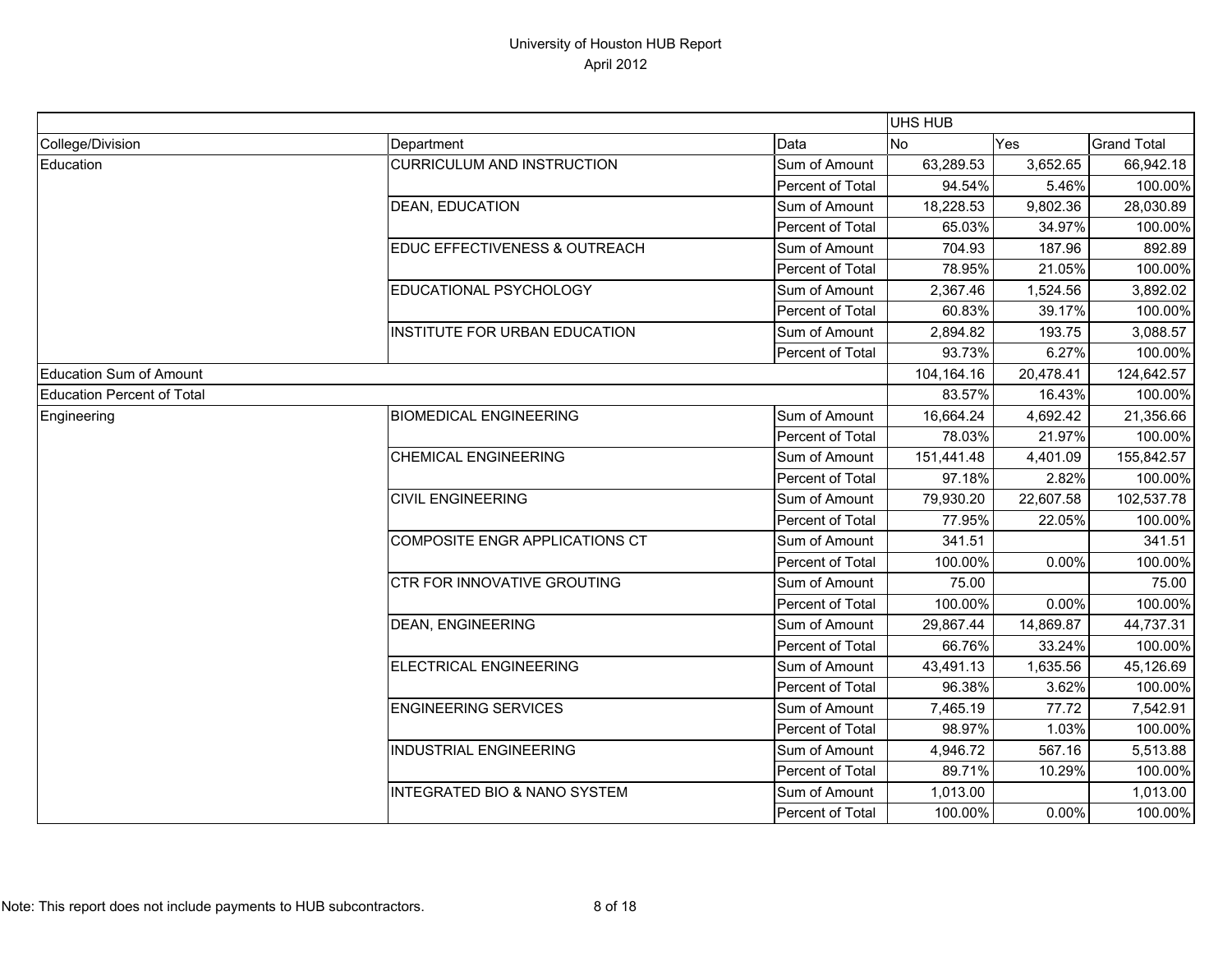|                                                  |                                           |                  | UHS HUB    |           |                    |
|--------------------------------------------------|-------------------------------------------|------------------|------------|-----------|--------------------|
| College/Division                                 | Department                                | Data             | <b>No</b>  | Yes       | <b>Grand Total</b> |
| Engineering                                      | MECHANICAL ENGINEERING                    | Sum of Amount    | 36,781.00  | 1,265.88  | 38,046.88          |
|                                                  |                                           | Percent of Total | 96.67%     | 3.33%     | 100.00%            |
|                                                  | NATL CTR FOR AIRBORNE LASER MAPPING       | Sum of Amount    | 12,028.21  |           | 12,028.21          |
|                                                  |                                           | Percent of Total | 100.00%    | 0.00%     | 100.00%            |
|                                                  | <b>WIND ENERGY CENTER</b>                 | Sum of Amount    | 14,376.77  |           | 14,376.77          |
|                                                  |                                           | Percent of Total | 100.00%    | 0.00%     | 100.00%            |
| <b>Engineering Sum of Amount</b>                 |                                           |                  | 398,421.89 | 50,117.28 | 448,539.17         |
| <b>Engineering Percent of Total</b>              |                                           |                  | 88.83%     | 11.17%    | 100.00%            |
| <b>Graduate College of Social Work</b>           | ADMISSIONS-GCSW                           | Sum of Amount    | 15.00      | 25.06     | 40.06              |
|                                                  |                                           | Percent of Total | 37.44%     | 62.56%    | 100.00%            |
|                                                  | <b>ALUMNI &amp; CAREER SERVICES</b>       | Sum of Amount    |            | 375.35    | 375.35             |
|                                                  |                                           | Percent of Total | 0.00%      | 100.00%   | 100.00%            |
|                                                  | CHILD & FAMILY CENTER                     | Sum of Amount    | 3,846.95   | 1,976.66  | 5,823.61           |
|                                                  |                                           | Percent of Total | 66.06%     | 33.94%    | 100.00%            |
|                                                  | <b>CTR DRUG &amp; SOCIAL POLICY RESRC</b> | Sum of Amount    | 128.89     | 166.57    | 295.46             |
|                                                  |                                           | Percent of Total | 43.62%     | 56.38%    | 100.00%            |
|                                                  | CTR FOR HEALTH EQUITY & EVAL              | Sum of Amount    | 1,473.14   | 480.96    | 1,954.10           |
|                                                  |                                           | Percent of Total | 75.39%     | 24.61%    | 100.00%            |
|                                                  | DEAN, SOCIAL WORK                         | Sum of Amount    | 14,895.62  | 1,067.93  | 15,963.55          |
|                                                  |                                           | Percent of Total | 93.31%     | 6.69%     | 100.00%            |
|                                                  | <b>FIELD OFFICE</b>                       | Sum of Amount    | 1,477.43   | 171.11    | 1,648.54           |
|                                                  |                                           | Percent of Total | 89.62%     | 10.38%    | 100.00%            |
|                                                  | <b>GCSW INFORMATION TECHNOLOGY</b>        | Sum of Amount    | 1,939.32   | 9,010.90  | 10,950.22          |
|                                                  |                                           | Percent of Total | 17.71%     | 82.29%    | 100.00%            |
|                                                  | OFFICE OF COMMUNITY PROJECTS              | Sum of Amount    |            | 65.00     | 65.00              |
|                                                  |                                           | Percent of Total | 0.00%      | 100.00%   | 100.00%            |
|                                                  | <b>PHD PROGRAM</b>                        | Sum of Amount    | 120.00     |           | 120.00             |
|                                                  |                                           | Percent of Total | 100.00%    | 0.00%     | 100.00%            |
| Graduate College of Social Work Sum of Amount    |                                           |                  | 23,896.35  | 13,339.54 | 37,235.89          |
| Graduate College of Social Work Percent of Total |                                           |                  | 64.18%     | 35.82%    | 100.00%            |
| <b>Honors College</b>                            | DEAN, HONORS COLLEGE                      | Sum of Amount    | 9,591.48   | 5,835.00  | 15,426.48          |
|                                                  |                                           | Percent of Total | 62.18%     | 37.82%    | 100.00%            |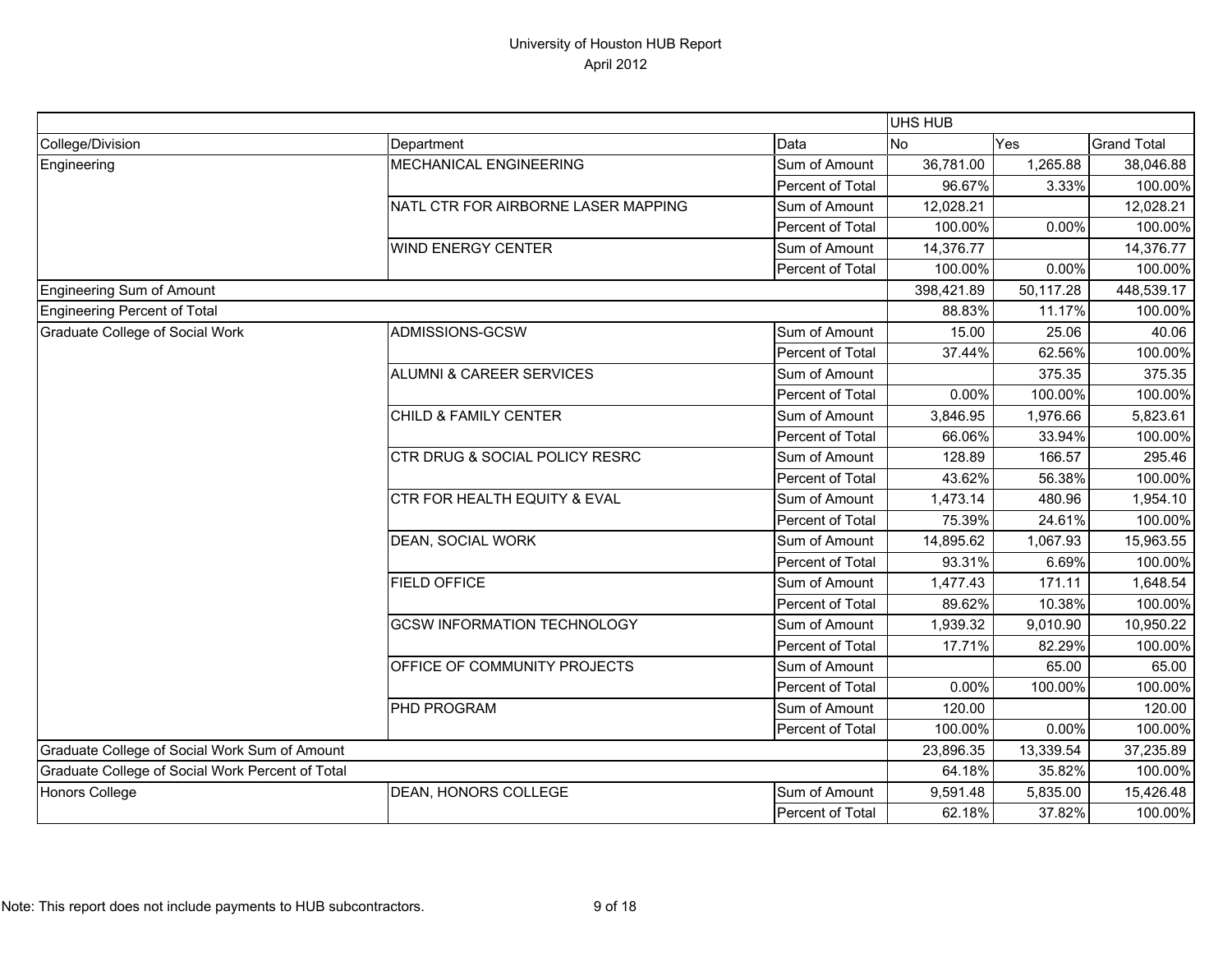|                                                  |                                   |                  | <b>UHS HUB</b> |          |                    |
|--------------------------------------------------|-----------------------------------|------------------|----------------|----------|--------------------|
| College/Division                                 | Department                        | Data             | <b>No</b>      | Yes      | <b>Grand Total</b> |
| <b>Honors College</b>                            | <b>HOUSTON TEACHERS INSTITUTE</b> | Sum of Amount    | 335.00         |          | 335.00             |
|                                                  |                                   | Percent of Total | 100.00%        | 0.00%    | 100.00%            |
| Honors College Sum of Amount                     |                                   |                  | 9,926.48       | 5,835.00 | 15,761.48          |
| Honors College Percent of Total                  |                                   |                  | 62.98%         | 37.02%   | 100.00%            |
| Hotel and Restaurant Management                  | DEAN, HOTEL & RESTAURANT MANAG    | Sum of Amount    | 13,836.05      | 513.48   | 14,349.53          |
|                                                  |                                   | Percent of Total | 96.42%         | 3.58%    | 100.00%            |
|                                                  | HOTEL AND RESTAURANT MANAGEMENT   | Sum of Amount    | 320,404.91     | 7,331.98 | 327,736.89         |
|                                                  |                                   | Percent of Total | 97.76%         | 2.24%    | 100.00%            |
| Hotel and Restaurant Management Sum of Amount    |                                   |                  | 334,240.96     | 7,845.46 | 342,086.42         |
| Hotel and Restaurant Management Percent of Total |                                   |                  | 97.71%         | 2.29%    | 100.00%            |
| Law Center                                       | <b>BLAKELEY INSTITUTE</b>         | Sum of Amount    | 1,961.89       | 548.50   | 2,510.39           |
|                                                  |                                   | Percent of Total | 78.15%         | 21.85%   | 100.00%            |
|                                                  | <b>BUSINESS SERVICES, LAW</b>     | Sum of Amount    | 979.70         | 4,892.38 | 5,872.08           |
|                                                  |                                   | Percent of Total | 16.68%         | 83.32%   | 100.00%            |
|                                                  | CAREER SERVICES, LAW              | Sum of Amount    | 786.71         | 356.84   | 1,143.55           |
|                                                  |                                   | Percent of Total | 68.80%         | 31.20%   | 100.00%            |
|                                                  | CHILDREN, LAW & POLICY            | Sum of Amount    |                | 50.82    | 50.82              |
|                                                  |                                   | Percent of Total | 0.00%          | 100.00%  | 100.00%            |
|                                                  | DEAN, LAW                         | Sum of Amount    | 2,007.37       | 17.98    | 2,025.35           |
|                                                  |                                   | Percent of Total | 99.11%         | 0.89%    | 100.00%            |
|                                                  | EXTERNAL AFFAIRS, LAW             | Sum of Amount    |                | 1,057.89 | 1,057.89           |
|                                                  |                                   | Percent of Total | 0.00%          | 100.00%  | 100.00%            |
|                                                  | <b>FACILITIES, LAW</b>            | Sum of Amount    | 3,179.00       |          | 3,179.00           |
|                                                  |                                   | Percent of Total | 100.00%        | 0.00%    | 100.00%            |
|                                                  | <b>FACULTY SUPPORT LAW</b>        | Sum of Amount    | 1,608.55       | 1,867.87 | 3,476.42           |
|                                                  |                                   | Percent of Total | 46.27%         | 53.73%   | 100.00%            |
|                                                  | HEALTH LAW & POLICY INSTITUTE     | Sum of Amount    | 1,975.19       | 1,261.08 | 3,236.27           |
|                                                  |                                   | Percent of Total | 61.03%         | 38.97%   | 100.00%            |
|                                                  | LAW                               | Sum of Amount    |                | 1,933.00 | 1,933.00           |
|                                                  |                                   | Percent of Total | $0.00\%$       | 100.00%  | 100.00%            |
|                                                  | <b>LAW FOUNDATION</b>             | Sum of Amount    | 2,240.21       |          | 2,240.21           |
|                                                  |                                   | Percent of Total | 100.00%        | 0.00%    | 100.00%            |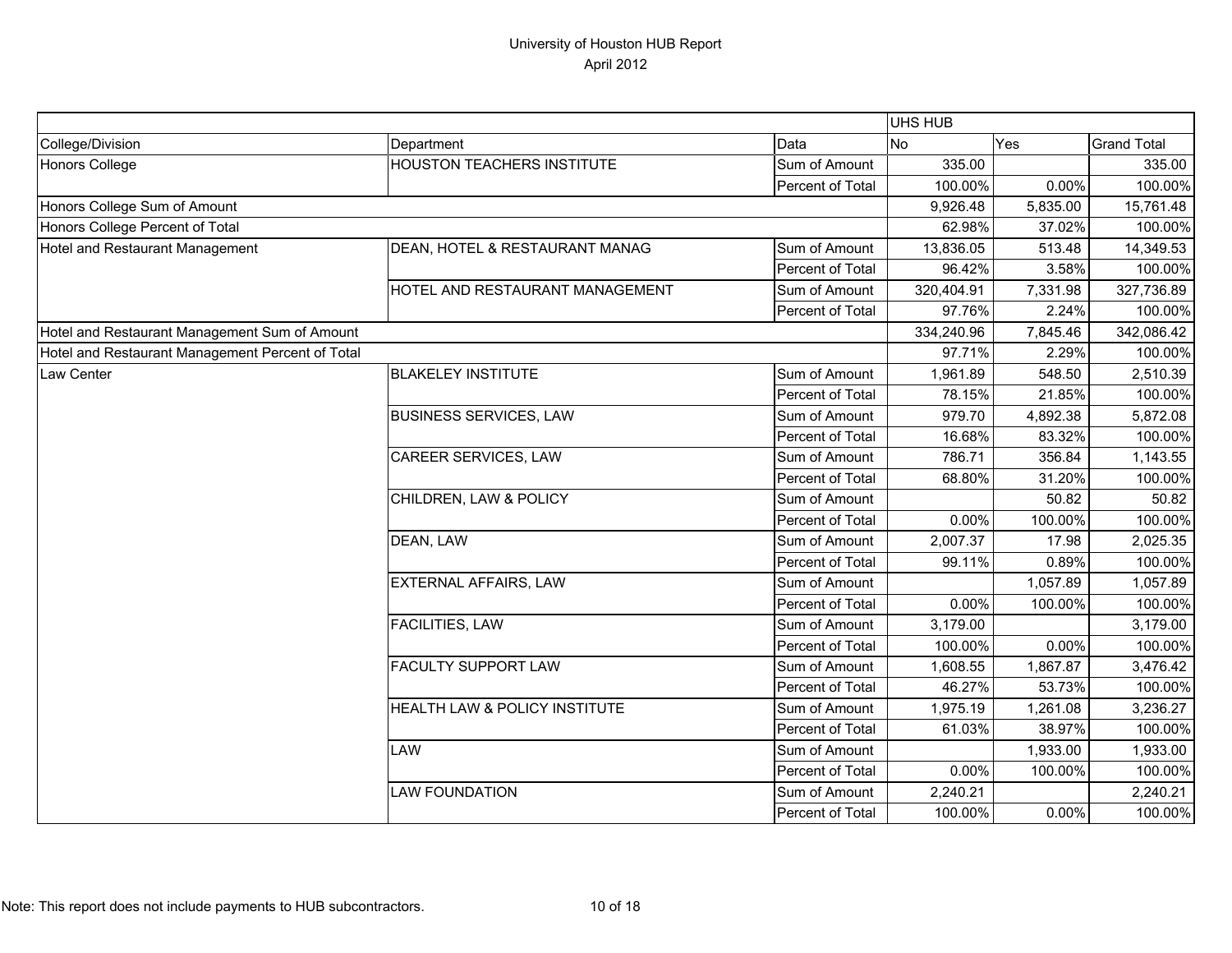|                                         |                               |                  | UHS HUB   |           |                    |
|-----------------------------------------|-------------------------------|------------------|-----------|-----------|--------------------|
| College/Division                        | Department                    | Data             | <b>No</b> | Yes       | <b>Grand Total</b> |
| Law Center                              | LAW INFORMATION TECHNOLOGY    | Sum of Amount    | 6,715.04  | 2,565.01  | 9,280.05           |
|                                         |                               | Percent of Total | 72.36%    | 27.64%    | 100.00%            |
|                                         | <b>LAW LIBRARY</b>            | Sum of Amount    | 6,960.20  | 565.50    | 7,525.70           |
|                                         |                               | Percent of Total | 92.49%    | 7.51%     | 100.00%            |
|                                         | LEGAL AID CLINIC, LAW         | Sum of Amount    | 259.34    | (3.44)    | 255.90             |
|                                         |                               | Percent of Total | 101.34%   | $-1.34%$  | 100.00%            |
|                                         | LEGAL RESEARCH & WRITING, LAW | Sum of Amount    | 2,480.09  |           | 2,480.09           |
|                                         |                               | Percent of Total | 100.00%   | 0.00%     | 100.00%            |
|                                         | PUBLIC RELS & MARKETING, LAW  | Sum of Amount    | 8,065.07  | 62.92     | 8,127.99           |
|                                         |                               | Percent of Total | 99.23%    | 0.77%     | 100.00%            |
|                                         | STUDENT ORGANIZATION, LAW     | Sum of Amount    | 4,126.23  | 392.29    | 4,518.52           |
|                                         |                               | Percent of Total | 91.32%    | 8.68%     | 100.00%            |
|                                         | STUDENT SERVICES, LAW         | Sum of Amount    | 25,750.51 | 1,614.65  | 27,365.16          |
|                                         |                               | Percent of Total | 94.10%    | 5.90%     | 100.00%            |
| Law Center Sum of Amount                |                               |                  | 69,095.10 | 17,183.29 | 86,278.39          |
| Law Center Percent of Total             |                               |                  | 80.08%    | 19.92%    | 100.00%            |
| <b>Liberal Arts and Social Sciences</b> | <b>AEROSPACE STUDIES</b>      | Sum of Amount    | 459.80    | 306.50    | 766.30             |
|                                         |                               | Percent of Total | 60.00%    | 40.00%    | 100.00%            |
|                                         | AFRICAN-AMERICAN STUDIES      | Sum of Amount    | 391.81    | 376.27    | 768.08             |
|                                         |                               | Percent of Total | 51.01%    | 48.99%    | 100.00%            |
|                                         | <b>ART</b>                    | Sum of Amount    | 10,814.80 | 3,155.32  | 13,970.12          |
|                                         |                               | Percent of Total | 77.41%    | 22.59%    | 100.00%            |
|                                         | <b>ARTE PUBLICO</b>           | Sum of Amount    | 48,959.74 | 137.87    | 49,097.61          |
|                                         |                               | Percent of Total | 99.72%    | 0.28%     | 100.00%            |
|                                         | <b>BAND</b>                   | Sum of Amount    | 876.99    |           | 876.99             |
|                                         |                               | Percent of Total | 100.00%   | 0.00%     | 100.00%            |
|                                         | <b>BLAFFER GALLERY</b>        | Sum of Amount    | 2,579.69  | 224.83    | 2,804.52           |
|                                         |                               | Percent of Total | 91.98%    | 8.02%     | 100.00%            |
|                                         | CENTER FOR PUBLIC HISTORY     | Sum of Amount    | 4,174.31  |           | 4,174.31           |
|                                         |                               | Percent of Total | 100.00%   | 0.00%     | 100.00%            |
|                                         | CENTER FOR PUBLIC POLICY      | Sum of Amount    | 12,908.30 | 243.28    | 13,151.58          |
|                                         |                               | Percent of Total | 98.15%    | 1.85%     | 100.00%            |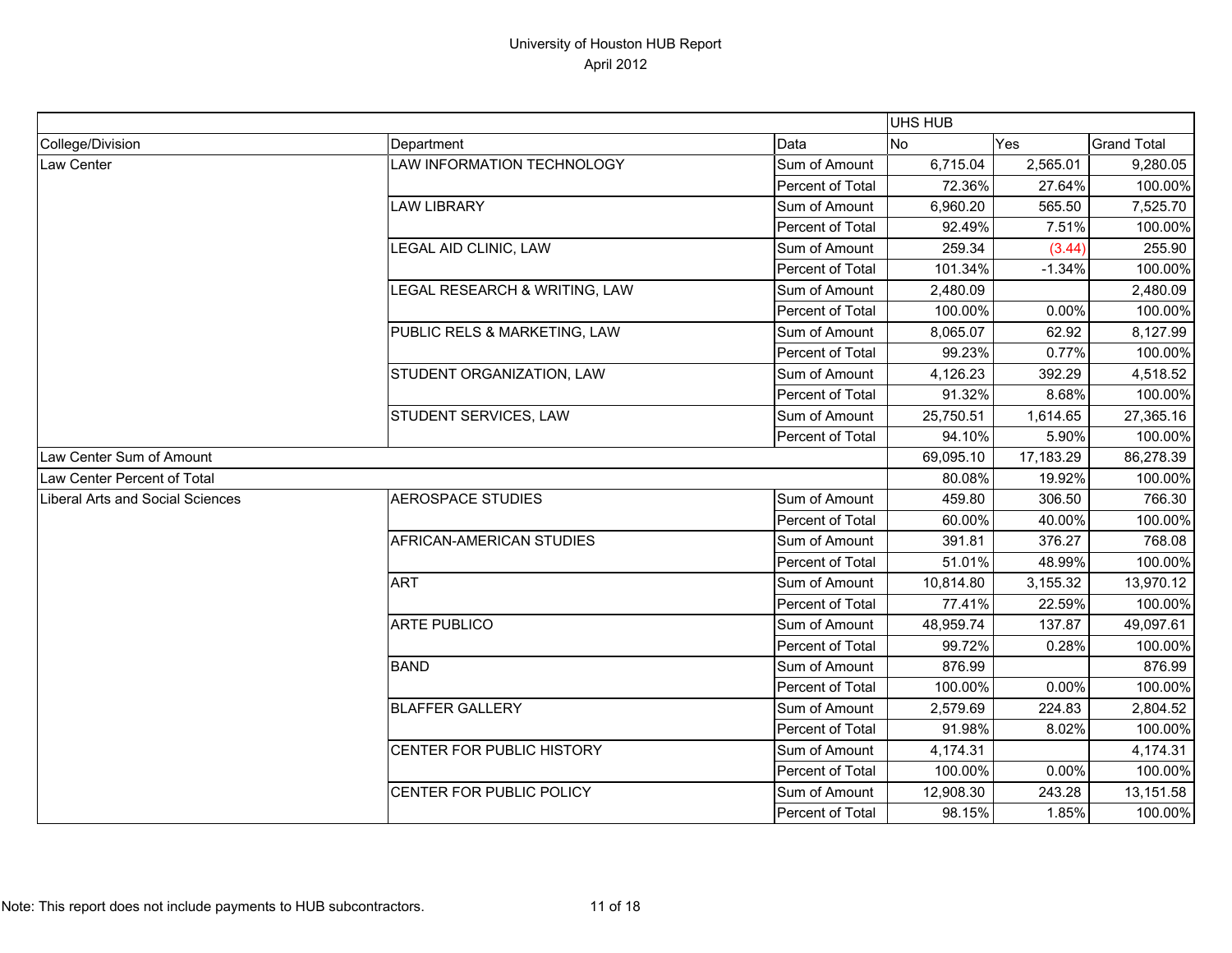|                                  |                                  |                         | <b>UHS HUB</b> |          |                    |
|----------------------------------|----------------------------------|-------------------------|----------------|----------|--------------------|
| College/Division                 | Department                       | Data                    | No             | Yes      | <b>Grand Total</b> |
| Liberal Arts and Social Sciences | <b>COMMUNICATION</b>             | Sum of Amount           | 685.05         | 2,367.57 | 3,052.62           |
|                                  |                                  | <b>Percent of Total</b> | 22.44%         | 77.56%   | 100.00%            |
|                                  | <b>COMMUNICATIONS DISORDERS</b>  | Sum of Amount           | 3,713.08       | 754.65   | 4,467.73           |
|                                  |                                  | Percent of Total        | 83.11%         | 16.89%   | 100.00%            |
|                                  | COMPARATIVE CULTURAL STUDIES     | Sum of Amount           | 789.22         | 89.51    | 878.73             |
|                                  |                                  | Percent of Total        | 89.81%         | 10.19%   | 100.00%            |
|                                  | <b>CWMCA CENTER FOR THE ARTS</b> | Sum of Amount           | 9,273.89       | 175.09   | 9,448.98           |
|                                  |                                  | Percent of Total        | 98.15%         | 1.85%    | 100.00%            |
|                                  | DEAN, LIBERAL ARTS & SOC SCI     | Sum of Amount           | 6,460.82       | 733.13   | 7,193.95           |
|                                  |                                  | Percent of Total        | 89.81%         | 10.19%   | 100.00%            |
|                                  | <b>ECONOMICS</b>                 | Sum of Amount           | 3,490.62       | 2,916.00 | 6,406.62           |
|                                  |                                  | Percent of Total        | 54.48%         | 45.52%   | 100.00%            |
|                                  | <b>ENGLISH</b>                   | Sum of Amount           | 28,590.44      | 3,063.71 | 31,654.15          |
|                                  |                                  | Percent of Total        | 90.32%         | 9.68%    | 100.00%            |
|                                  | HEALTH AND HUMAN PERFORMANCE     | Sum of Amount           | 139,555.91     | 9,599.78 | 149,155.69         |
|                                  |                                  | Percent of Total        | 93.56%         | 6.44%    | 100.00%            |
|                                  | <b>HISPANIC STUDIES</b>          | Sum of Amount           | 351.22         | 1,625.47 | 1,976.69           |
|                                  |                                  | Percent of Total        | 17.77%         | 82.23%   | 100.00%            |
|                                  | <b>HISTORY</b>                   | Sum of Amount           | 17,137.42      | 1,896.09 | 19,033.51          |
|                                  |                                  | Percent of Total        | 90.04%         | 9.96%    | 100.00%            |
|                                  | <b>MEXICAN-AMERICAN STUDIES</b>  | Sum of Amount           | 2,902.06       | 4,853.39 | 7,755.45           |
|                                  |                                  | Percent of Total        | 37.42%         | 62.58%   | 100.00%            |
|                                  | <b>MILITARY SCIENCE</b>          | Sum of Amount           | 1,325.64       |          | 1,325.64           |
|                                  |                                  | Percent of Total        | 100.00%        | 0.00%    | 100.00%            |
|                                  | MODERN AND CLASSICAL LANGUAGES   | Sum of Amount           | 2,913.59       | 2,951.84 | 5,865.43           |
|                                  |                                  | Percent of Total        | 49.67%         | 50.33%   | 100.00%            |
|                                  | <b>MUSIC</b>                     | Sum of Amount           | 32,781.77      | 1,630.45 | 34,412.22          |
|                                  |                                  | Percent of Total        | 95.26%         | 4.74%    | 100.00%            |
|                                  | PHILOSOPHY                       | Sum of Amount           | 237.71         | 64.88    | 302.59             |
|                                  |                                  | Percent of Total        | 78.56%         | 21.44%   | 100.00%            |
|                                  | POLITICAL SCIENCE                | Sum of Amount           | 769.17         | 3,138.08 | 3,907.25           |
|                                  |                                  | Percent of Total        | 19.69%         | 80.31%   | 100.00%            |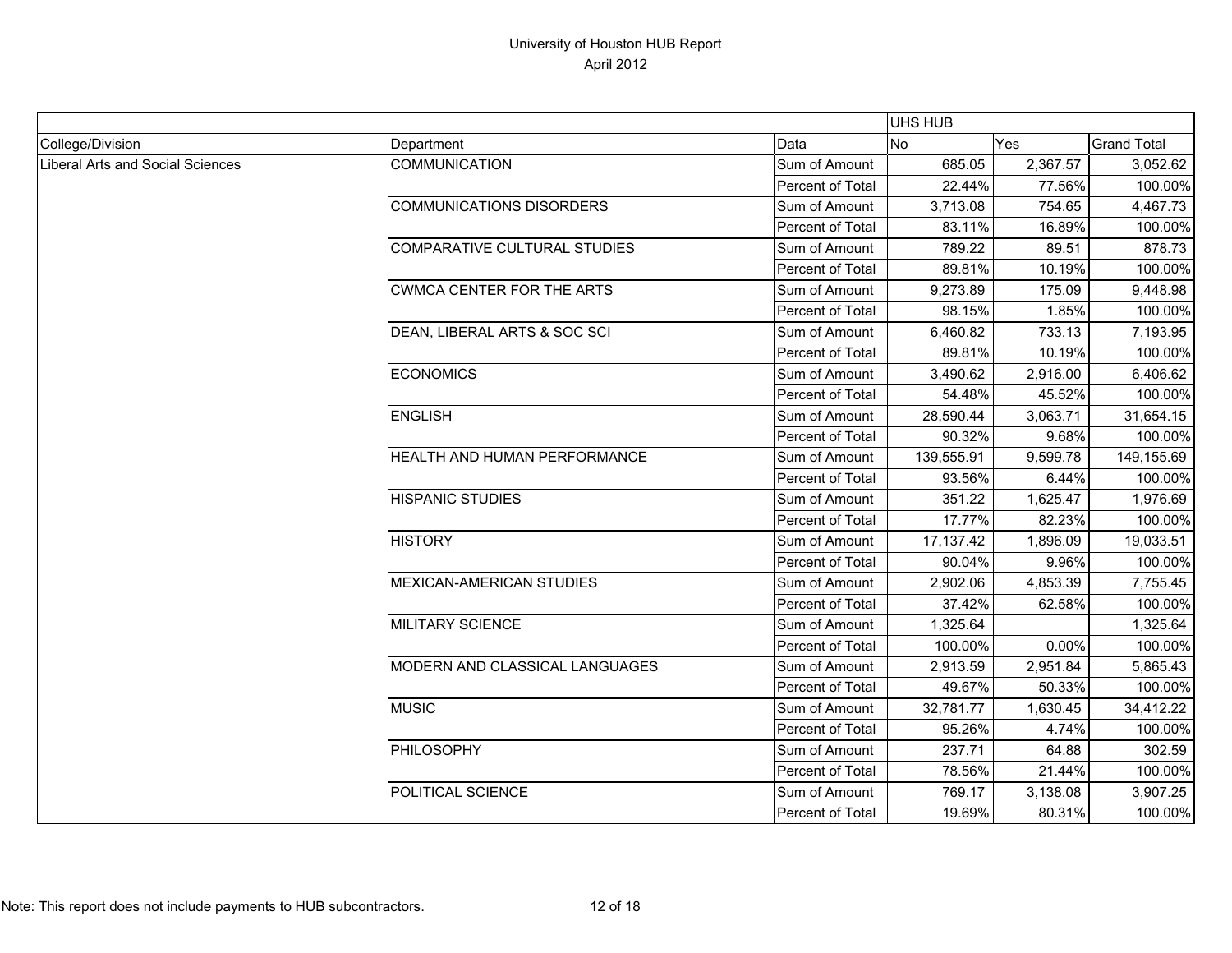|                                                   |                                               |                  | <b>UHS HUB</b> |            |                    |
|---------------------------------------------------|-----------------------------------------------|------------------|----------------|------------|--------------------|
| College/Division                                  | Department                                    | Data             | <b>No</b>      | Yes        | <b>Grand Total</b> |
| <b>Liberal Arts and Social Sciences</b>           | <b>PSYCHOLOGY</b>                             | Sum of Amount    | 35,634.39      | 1,054.43   | 36,688.82          |
|                                                   |                                               | Percent of Total | 97.13%         | 2.87%      | 100.00%            |
|                                                   | <b>SOCIOLOGY</b>                              | Sum of Amount    | 860.40         | 2,002.97   | 2,863.37           |
|                                                   |                                               | Percent of Total | 30.05%         | 69.95%     | 100.00%            |
|                                                   | <b>THEATER</b>                                | Sum of Amount    | 22,444.90      | 1,034.08   | 23,478.98          |
|                                                   |                                               | Percent of Total | 95.60%         | 4.40%      | 100.00%            |
|                                                   | <b>WOMEN'S STUDIES PROGRAM</b>                | Sum of Amount    | 735.32         | 121.83     | 857.15             |
|                                                   |                                               | Percent of Total | 85.79%         | 14.21%     | 100.00%            |
|                                                   | <b>WRITING CENTER</b>                         | Sum of Amount    | 329.94         | 192.73     | 522.67             |
|                                                   |                                               | Percent of Total | 63.13%         | 36.87%     | 100.00%            |
| Liberal Arts and Social Sciences Sum of Amount    |                                               |                  | 392,148.00     | 44,709.75  | 436,857.75         |
| Liberal Arts and Social Sciences Percent of Total |                                               |                  | 89.77%         | 10.23%     | 100.00%            |
| Library                                           | UNIVERSITY LIBRARIES                          | Sum of Amount    | 121,092.44     | 51,943.96  | 173,036.40         |
|                                                   |                                               | Percent of Total | 69.98%         | 30.02%     | 100.00%            |
| Library Sum of Amount                             |                                               | 121,092.44       | 51,943.96      | 173,036.40 |                    |
| Library Percent of Total                          |                                               |                  | 69.98%         | 30.02%     | 100.00%            |
| <b>Natural Science and Mathematics</b>            | <b>BIOLOGY &amp; BIOCHEMISTRY</b>             | Sum of Amount    | 111,481.65     | 14,054.68  | 125,536.33         |
|                                                   |                                               | Percent of Total | 88.80%         | 11.20%     | 100.00%            |
|                                                   | <b>BIOLOGY OF BEHAVIOR INSTITUTE</b>          | Sum of Amount    | 840.00         |            | 840.00             |
|                                                   |                                               | Percent of Total | 100.00%        | 0.00%      | 100.00%            |
|                                                   | <b>CHEMISTRY</b>                              | Sum of Amount    | 85,439.07      | 25,668.26  | 111,107.33         |
|                                                   |                                               | Percent of Total | 76.90%         | 23.10%     | 100.00%            |
|                                                   | <b>COMPUTER SCIENCE</b>                       | Sum of Amount    | 26,483.35      | 2,163.41   | 28,646.76          |
|                                                   |                                               | Percent of Total | 92.45%         | 7.55%      | 100.00%            |
|                                                   | CTR FOR NUCLEAR RECEPTORS & CELL SIGNALING    | Sum of Amount    | 96,515.59      | 2,556.58   | 99,072.17          |
|                                                   |                                               | Percent of Total | 97.42%         | 2.58%      | 100.00%            |
|                                                   | DEAN, NATURAL SCIENCE & MATHE                 | Sum of Amount    | 54,494.27      | 2,863.52   | 57,357.79          |
|                                                   |                                               | Percent of Total | 95.01%         | 4.99%      | 100.00%            |
|                                                   | EARTH AND ATMOSPHERIC SCIENCES                | Sum of Amount    | 117,940.26     | 9,455.29   | 127,395.55         |
|                                                   |                                               | Percent of Total | 92.58%         | 7.42%      | 100.00%            |
|                                                   | INST FOR MULTIDIM AIR QUALITY STUDIES (IMAQS) | Sum of Amount    | 21,884.50      | 128.98     | 22,013.48          |
|                                                   |                                               | Percent of Total | 99.41%         | 0.59%      | 100.00%            |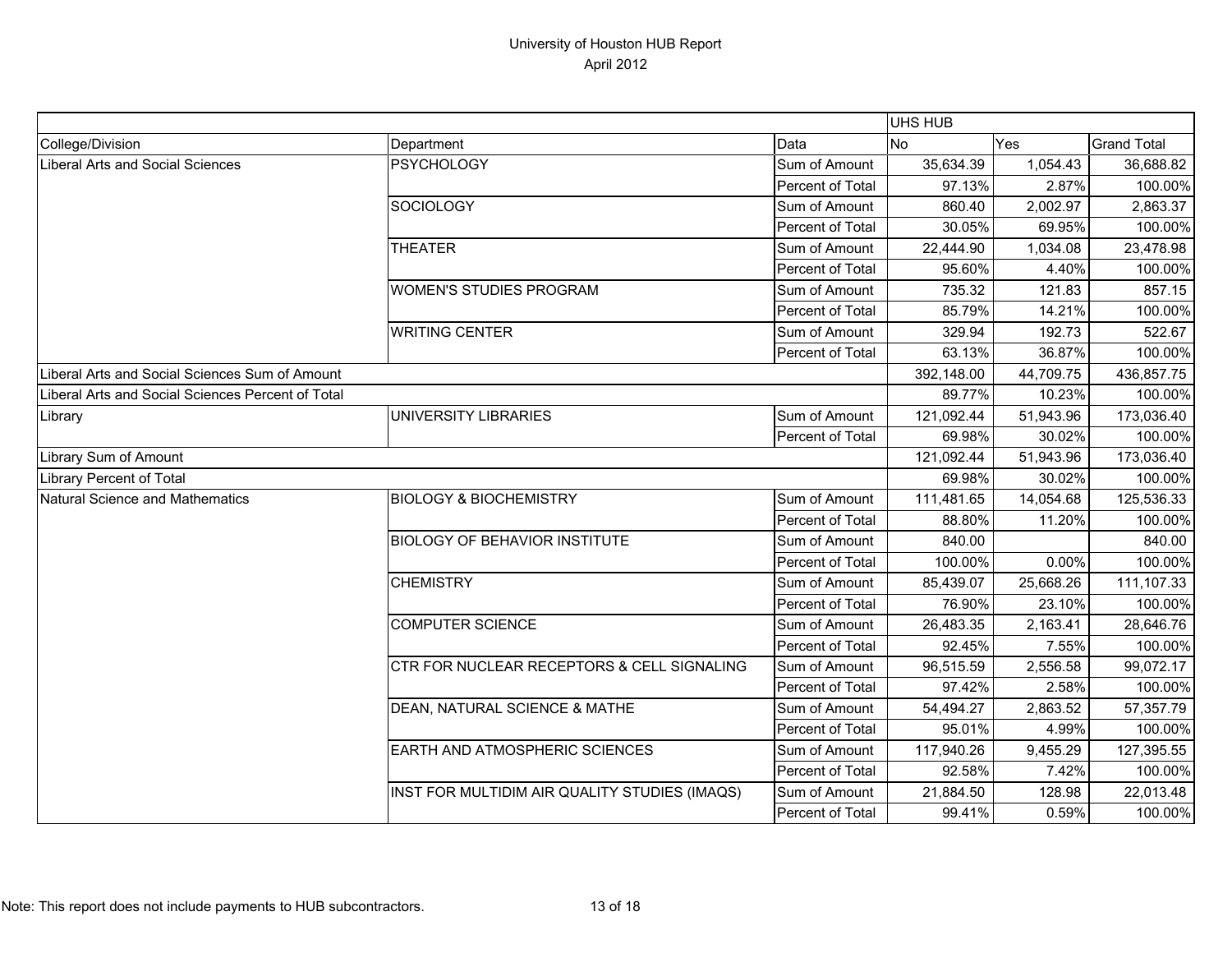|                                                  |                                      |                  | <b>UHS HUB</b> |           |                    |
|--------------------------------------------------|--------------------------------------|------------------|----------------|-----------|--------------------|
| College/Division                                 | Department                           | Data             | <b>No</b>      | Yes       | <b>Grand Total</b> |
| Natural Science and Mathematics                  | <b>MATHEMATICS</b>                   | Sum of Amount    | 18,950.36      | 1,908.86  | 20,859.22          |
|                                                  |                                      | Percent of Total | 90.85%         | 9.15%     | 100.00%            |
|                                                  | <b>PHYSICS</b>                       | Sum of Amount    | 26,654.95      | 5,421.40  | 32,076.35          |
|                                                  |                                      | Percent of Total | 83.10%         | 16.90%    | 100.00%            |
| Natural Science and Mathematics Sum of Amount    |                                      |                  | 560,684.00     | 64,220.98 | 624,904.98         |
| Natural Science and Mathematics Percent of Total |                                      |                  | 89.72%         | 10.28%    | 100.00%            |
| Optometry                                        | DEAN, OPTOMETRY                      | Sum of Amount    | 33,478.15      | 17,715.08 | 51,193.23          |
|                                                  |                                      | Percent of Total | 65.40%         | 34.60%    | 100.00%            |
|                                                  | OPT VISION SCIENCES                  | Sum of Amount    | 55,210.68      | 5,445.95  | 60,656.63          |
|                                                  |                                      | Percent of Total | 91.02%         | 8.98%     | 100.00%            |
|                                                  | OPTOMETRY CLINIC                     | Sum of Amount    | 154,702.85     | 4,478.78  | 159,181.63         |
|                                                  |                                      | Percent of Total | 97.19%         | 2.81%     | 100.00%            |
| Optometry Sum of Amount                          |                                      |                  | 243,391.68     | 27,639.81 | 271,031.49         |
| Optometry Percent of Total                       |                                      |                  | 89.80%         | 10.20%    | 100.00%            |
| Pharmacy                                         | CLINICAL PHARMACY & ADMINISTRA       | Sum of Amount    | 20,134.95      | 1,840.33  | 21,975.28          |
|                                                  |                                      | Percent of Total | 91.63%         | 8.37%     | 100.00%            |
|                                                  | DEAN, PHARMACY                       | Sum of Amount    | 75,403.14      | 4,324.70  | 79,727.84          |
|                                                  |                                      | Percent of Total | 94.58%         | 5.42%     | 100.00%            |
|                                                  | PHARMACOLOGICAL & PHARMACEUTIC       | Sum of Amount    | 43,369.76      | 1,883.23  | 45,252.99          |
|                                                  |                                      | Percent of Total | 95.84%         | 4.16%     | 100.00%            |
| Pharmacy Sum of Amount                           |                                      |                  | 138,907.85     | 8,048.26  | 146,956.11         |
| Pharmacy Percent of Total                        |                                      |                  | 94.52%         | 5.48%     | 100.00%            |
| Research                                         | ANIMAL CARE OPERATIONS               | Sum of Amount    | 17,231.66      | 160.79    | 17,392.45          |
|                                                  |                                      | Percent of Total | 99.08%         | 0.92%     | 100.00%            |
|                                                  | CENTER FOR ADVANCED MATERIALS        | Sum of Amount    | 7,174.53       |           | 7,174.53           |
|                                                  |                                      | Percent of Total | 100.00%        | 0.00%     | 100.00%            |
|                                                  | CENTER FOR MATERIALS CHEMISTRY (CMC) | Sum of Amount    | 5.45           |           | 5.45               |
|                                                  |                                      | Percent of Total | 100.00%        | 0.00%     | 100.00%            |
|                                                  | CTR FOR BIOMED/ENVIRON GENOMIC       | Sum of Amount    | 3,369.25       |           | 3,369.25           |
|                                                  |                                      | Percent of Total | 100.00%        | 0.00%     | 100.00%            |
|                                                  | CTR NEURO AND BIOMECH RESEARCH       | Sum of Amount    | 6,098.34       |           | 6,098.34           |
|                                                  |                                      | Percent of Total | 100.00%        | 0.00%     | 100.00%            |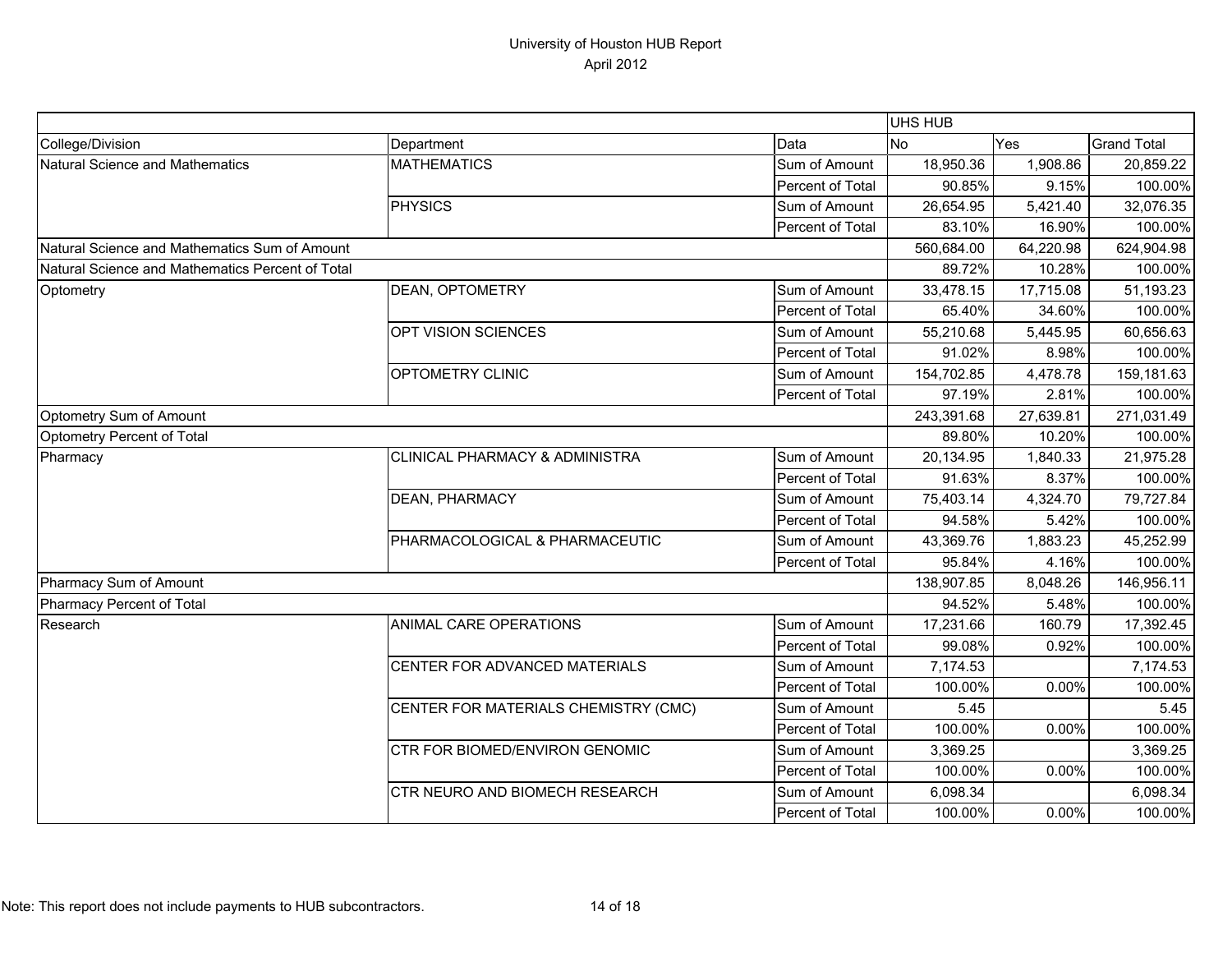|                                  |                                         |                         | UHS HUB    |            |                    |
|----------------------------------|-----------------------------------------|-------------------------|------------|------------|--------------------|
| College/Division                 | Department                              | Data                    | No         | Yes        | <b>Grand Total</b> |
| Research                         | <b>GRANTS AND CONTRACTS</b>             | Sum of Amount           | 631.21     | 283.02     | 914.23             |
|                                  |                                         | Percent of Total        | 69.04%     | 30.96%     | 100.00%            |
|                                  | <b>HOUSTON COASTAL CENTER</b>           | Sum of Amount           | 17,262.07  |            | 17,262.07          |
|                                  |                                         | Percent of Total        | 100.00%    | 0.00%      | 100.00%            |
|                                  | INSTITUTE FOR MOLECULAR DESIGN          | Sum of Amount           | 12,421.50  |            | 12,421.50          |
|                                  |                                         | Percent of Total        | 100.00%    | 0.00%      | 100.00%            |
|                                  | <b>INSTITUTE FOR NANOENERGY</b>         | Sum of Amount           | 1,911.14   | 1,094.00   | 3,005.14           |
|                                  |                                         | <b>Percent of Total</b> | 63.60%     | 36.40%     | 100.00%            |
|                                  | OFFICE OF TECHNOLOGY MANAGEMENT         | Sum of Amount           | 91,874.81  |            | 91,874.81          |
|                                  |                                         | Percent of Total        | 100.00%    | 0.00%      | 100.00%            |
|                                  | <b>RESEARCH DIVISION OFFICE</b>         | Sum of Amount           | 4,070.24   | 1,005.25   | 5,075.49           |
|                                  |                                         | Percent of Total        | 80.19%     | 19.81%     | 100.00%            |
|                                  | RESEARCH FINANCIAL SERVICES             | Sum of Amount           | 363.40     | 78.15      | 441.55             |
|                                  |                                         | Percent of Total        | 82.30%     | 17.70%     | 100.00%            |
|                                  | <b>RESEARCH INFORMATION CENTER</b>      | Sum of Amount           | 2,705.01   | 4,715.64   | 7,420.65           |
|                                  |                                         | <b>Percent of Total</b> | 36.45%     | 63.55%     | 100.00%            |
|                                  | RESEARCH POLICIES/COMPLIANCE/COMMITTEES | Sum of Amount           | 296.17     | 218.38     | 514.55             |
|                                  |                                         | Percent of Total        | 57.56%     | 42.44%     | 100.00%            |
|                                  | <b>TIMES</b>                            | Sum of Amount           | 29,880.54  | 11,245.93  | 41,126.47          |
|                                  |                                         | Percent of Total        | 72.66%     | 27.34%     | 100.00%            |
|                                  | TX CTR SUPERCONDUCTIVITY AT UH          | Sum of Amount           | 113,678.69 | 1,674.00   | 115,352.69         |
|                                  |                                         | Percent of Total        | 98.55%     | 1.45%      | 100.00%            |
|                                  | TX LEARNING/COMPUTATIONAL CTR           | Sum of Amount           | 29,106.50  | 6,531.26   | 35,637.76          |
|                                  |                                         | Percent of Total        | 81.67%     | 18.33%     | 100.00%            |
|                                  | TX OBESITY RESEARCH CENTER              | Sum of Amount           | 325.22     |            | 325.22             |
|                                  |                                         | Percent of Total        | 100.00%    | 0.00%      | 100.00%            |
| <b>Research Sum of Amount</b>    |                                         | 338,405.73              | 27,006.42  | 365,412.15 |                    |
| <b>Research Percent of Total</b> |                                         | 92.61%                  | 7.39%      | 100.00%    |                    |
| <b>Student Affairs</b>           | <b>CAMPUS RECREATION</b>                | Sum of Amount           | 5,793.58   | 3,990.67   | 9,784.25           |
|                                  |                                         | Percent of Total        | 59.21%     | 40.79%     | 100.00%            |
|                                  | CENTER FOR STUDENT INVOLVEMENT          | Sum of Amount           | 20,069.28  | 411.37     | 20,480.65          |
|                                  |                                         | Percent of Total        | 97.99%     | 2.01%      | 100.00%            |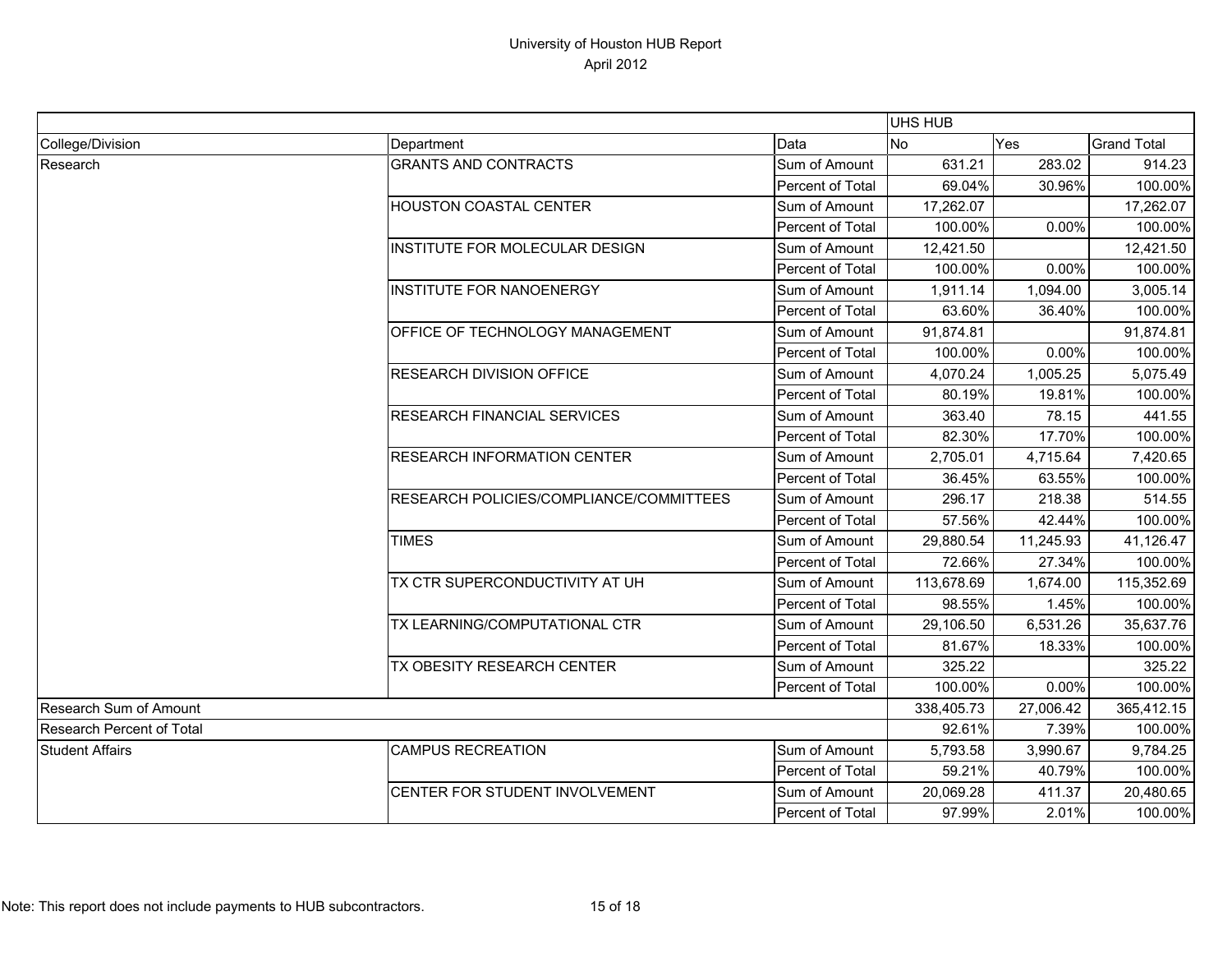|                                      |                                       |                  | <b>UHS HUB</b> |           |                    |
|--------------------------------------|---------------------------------------|------------------|----------------|-----------|--------------------|
| College/Division                     | Department                            | Data             | <b>No</b>      | Yes       | <b>Grand Total</b> |
| <b>Student Affairs</b>               | CHILDREN'S LEARNING CENTER            | Sum of Amount    | 10,609.73      | 821.19    | 11,430.92          |
|                                      |                                       | Percent of Total | 92.82%         | 7.18%     | 100.00%            |
|                                      | COUNSELING AND PSYCH SVCS             | Sum of Amount    | 8,515.91       | 396.08    | 8,911.99           |
|                                      |                                       | Percent of Total | 95.56%         | 4.44%     | 100.00%            |
|                                      | <b>CTR FOR LEADERSHIP &amp; FSL</b>   | Sum of Amount    | 1,391.21       |           | 1,391.21           |
|                                      |                                       | Percent of Total | 100.00%        | 0.00%     | 100.00%            |
|                                      | <b>DEAN OF STUDENTS</b>               | Sum of Amount    | 7,431.09       | 331.20    | 7,762.29           |
|                                      |                                       | Percent of Total | 95.73%         | 4.27%     | 100.00%            |
|                                      | <b>RELIGION CENTER</b>                | Sum of Amount    | 354.44         |           | 354.44             |
|                                      |                                       | Percent of Total | 100.00%        | 0.00%     | 100.00%            |
|                                      | <b>RESIDENTIAL LIFE &amp; HOUSING</b> | Sum of Amount    | 54,663.03      | 544.94    | 55,207.97          |
|                                      |                                       | Percent of Total | 99.01%         | 0.99%     | 100.00%            |
|                                      | <b>STUDENT AFFAIRS</b>                | Sum of Amount    | 4,222.05       | 2,732.02  | 6,954.07           |
|                                      |                                       | Percent of Total | 60.71%         | 39.29%    | 100.00%            |
|                                      | <b>STUDENT HEALTH CENTER</b>          | Sum of Amount    | 64,394.00      | 11,542.04 | 75,936.04          |
|                                      |                                       | Percent of Total | 84.80%         | 15.20%    | 100.00%            |
|                                      | <b>STUDENT PUBLICATIONS</b>           | Sum of Amount    | 11,633.03      | 130.67    | 11,763.70          |
|                                      |                                       | Percent of Total | 98.89%         | 1.11%     | 100.00%            |
|                                      | UNIVERSITY CAREER SERVICES            | Sum of Amount    | 504.68         | 1,248.26  | 1,752.94           |
|                                      |                                       | Percent of Total | 28.79%         | 71.21%    | 100.00%            |
|                                      | UNIVERSITY CENTER                     | Sum of Amount    | 14,962.40      | 1,589.98  | 16,552.38          |
|                                      |                                       | Percent of Total | 90.39%         | 9.61%     | 100.00%            |
| <b>Student Affairs Sum of Amount</b> |                                       |                  | 204,544.43     | 23,738.42 | 228,282.85         |
| Student Affairs Percent of Total     |                                       |                  | 89.60%         | 10.40%    | 100.00%            |
| Technology                           | CENTER FOR APPLIED TECHNOLOGY         | Sum of Amount    | 2,253.74       |           | 2,253.74           |
|                                      |                                       | Percent of Total | 100.00%        | 0.00%     | 100.00%            |
|                                      | CENTER FOR FUTURE OF HEALTH           | Sum of Amount    | 5,412.65       |           | 5,412.65           |
|                                      |                                       | Percent of Total | 100.00%        | 0.00%     | 100.00%            |
|                                      | CENTER FOR LIFE SCIENCES TECH         | Sum of Amount    | 131.32         |           | 131.32             |
|                                      |                                       | Percent of Total | 100.00%        | 0.00%     | 100.00%            |
|                                      | CENTER FOR TECHNOLOGY LITERACY        | Sum of Amount    | 3,812.97       | 565.25    | 4,378.22           |
|                                      |                                       | Percent of Total | 87.09%         | 12.91%    | 100.00%            |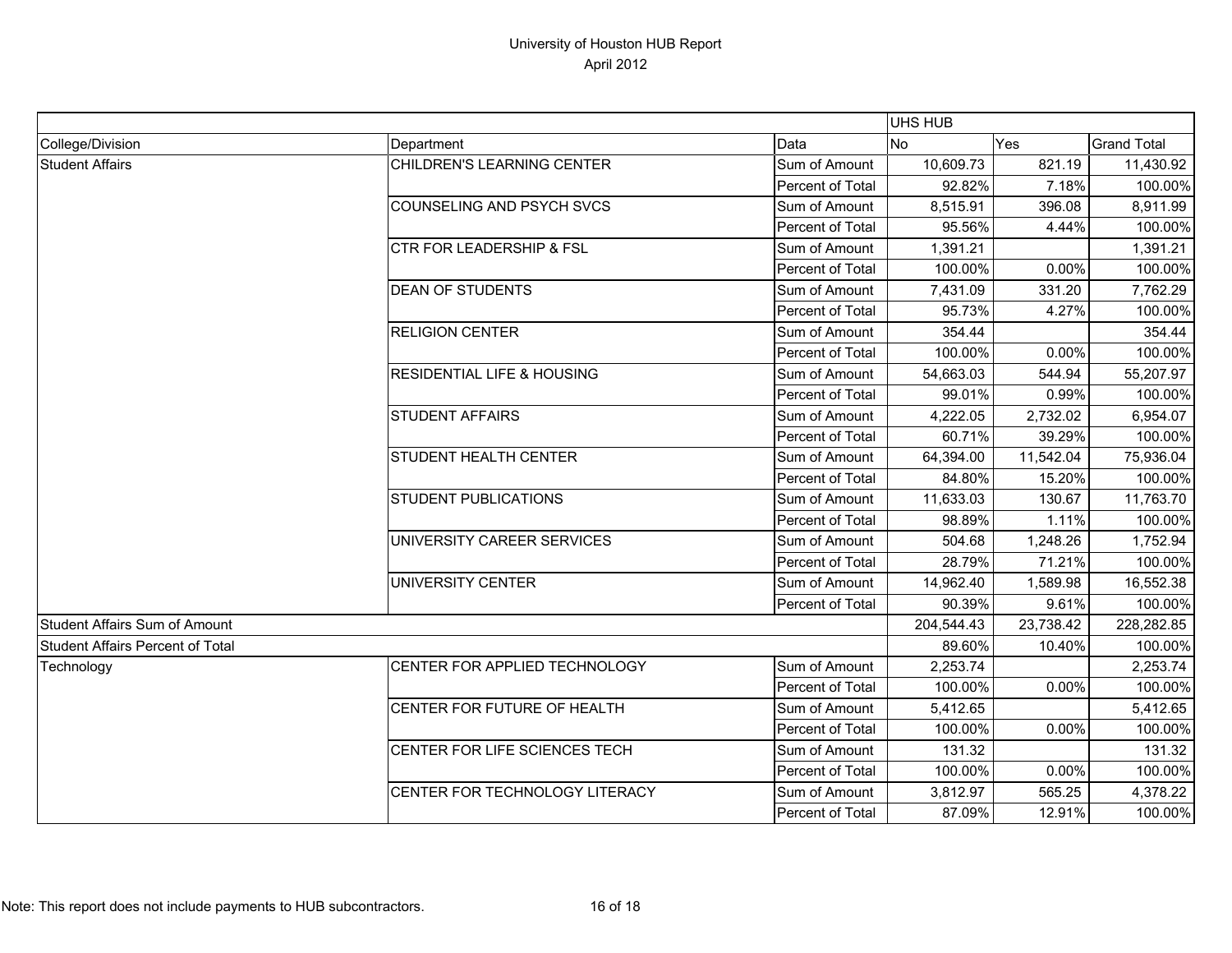|                                    |                                         |                  | <b>UHS HUB</b> |           |                    |
|------------------------------------|-----------------------------------------|------------------|----------------|-----------|--------------------|
| College/Division                   | Department                              | Data             | No             | Yes       | <b>Grand Total</b> |
| Technology                         | <b>CONSTRUCTION MANAGEMENT</b>          | Sum of Amount    | 528.94         | 1,574.33  | 2,103.27           |
|                                    |                                         | Percent of Total | 25.15%         | 74.85%    | 100.00%            |
|                                    | DEAN, TECHNOLOGY                        | Sum of Amount    | 19,004.74      | 19,292.21 | 38,296.95          |
|                                    |                                         | Percent of Total | 49.62%         | 50.38%    | 100.00%            |
|                                    | <b>ENGINEERING TECHNOLOGY</b>           | Sum of Amount    | 7,066.25       | 2,309.87  | 9,376.12           |
|                                    |                                         | Percent of Total | 75.36%         | 24.64%    | 100.00%            |
|                                    | HUMAN DEVELOP AND CONSUMER SCI          | Sum of Amount    | 7,714.65       | 79.99     | 7,794.64           |
|                                    |                                         | Percent of Total | 98.97%         | 1.03%     | 100.00%            |
|                                    | <b>INFORMATION &amp; LOGISTICS TECH</b> | Sum of Amount    | 9,238.89       | 8,445.71  | 17,684.60          |
|                                    |                                         | Percent of Total | 52.24%         | 47.76%    | 100.00%            |
|                                    | TX MANUFACTURING ASSISTANCE CTR (TMAC)  | Sum of Amount    | 424.13         | 33.72     | 457.85             |
|                                    |                                         | Percent of Total | 92.64%         | 7.36%     | 100.00%            |
| Technology Sum of Amount           |                                         |                  | 55,588.28      | 32,301.08 | 87,889.36          |
| <b>Technology Percent of Total</b> |                                         |                  | 63.25%         | 36.75%    | 100.00%            |
| <b>University Advancement</b>      | <b>ANNUAL GIVING</b>                    | Sum of Amount    | 20,774.63      | 200.79    | 20,975.42          |
|                                    |                                         | Percent of Total | 99.04%         | 0.96%     | 100.00%            |
|                                    | <b>DEVELOPMENT</b>                      | Sum of Amount    | 7,857.50       | 2,252.15  | 10,109.65          |
|                                    |                                         | Percent of Total | 77.72%         | 22.28%    | 100.00%            |
|                                    | <b>DONOR &amp; ALUMNI RECORDS</b>       | Sum of Amount    | 40.50          |           | 40.50              |
|                                    |                                         | Percent of Total | 100.00%        | 0.00%     | 100.00%            |
|                                    | MARKETING-ADVANCEMENT                   | Sum of Amount    | 80,415.04      | 2,208.56  | 82,623.60          |
|                                    |                                         | Percent of Total | 97.33%         | 2.67%     | 100.00%            |
|                                    | <b>PLANNED GIVING</b>                   | Sum of Amount    | 4,909.26       |           | 4,909.26           |
|                                    |                                         | Percent of Total | 100.00%        | 0.00%     | 100.00%            |
|                                    | PROSPECT MANAGEMENT & RESEARCH          | Sum of Amount    | 4.99           |           | 4.99               |
|                                    |                                         | Percent of Total | 100.00%        | 0.00%     | 100.00%            |
|                                    | UNIVERSITY ADVANCEMENT                  | Sum of Amount    | 9,457.12       | 1,647.37  | 11,104.49          |
|                                    |                                         | Percent of Total | 85.16%         | 14.84%    | 100.00%            |
|                                    | UNIVERSITY ADVANCEMENT SUPPORT          | Sum of Amount    | 74.57          | 9,773.00  | 9,847.57           |
|                                    |                                         | Percent of Total | 0.76%          | 99.24%    | 100.00%            |
|                                    | UNIVERSITY COMMUNICATIONS               | Sum of Amount    | 7,417.45       | 1,008.55  | 8,426.00           |
|                                    |                                         | Percent of Total | 88.03%         | 11.97%    | 100.00%            |